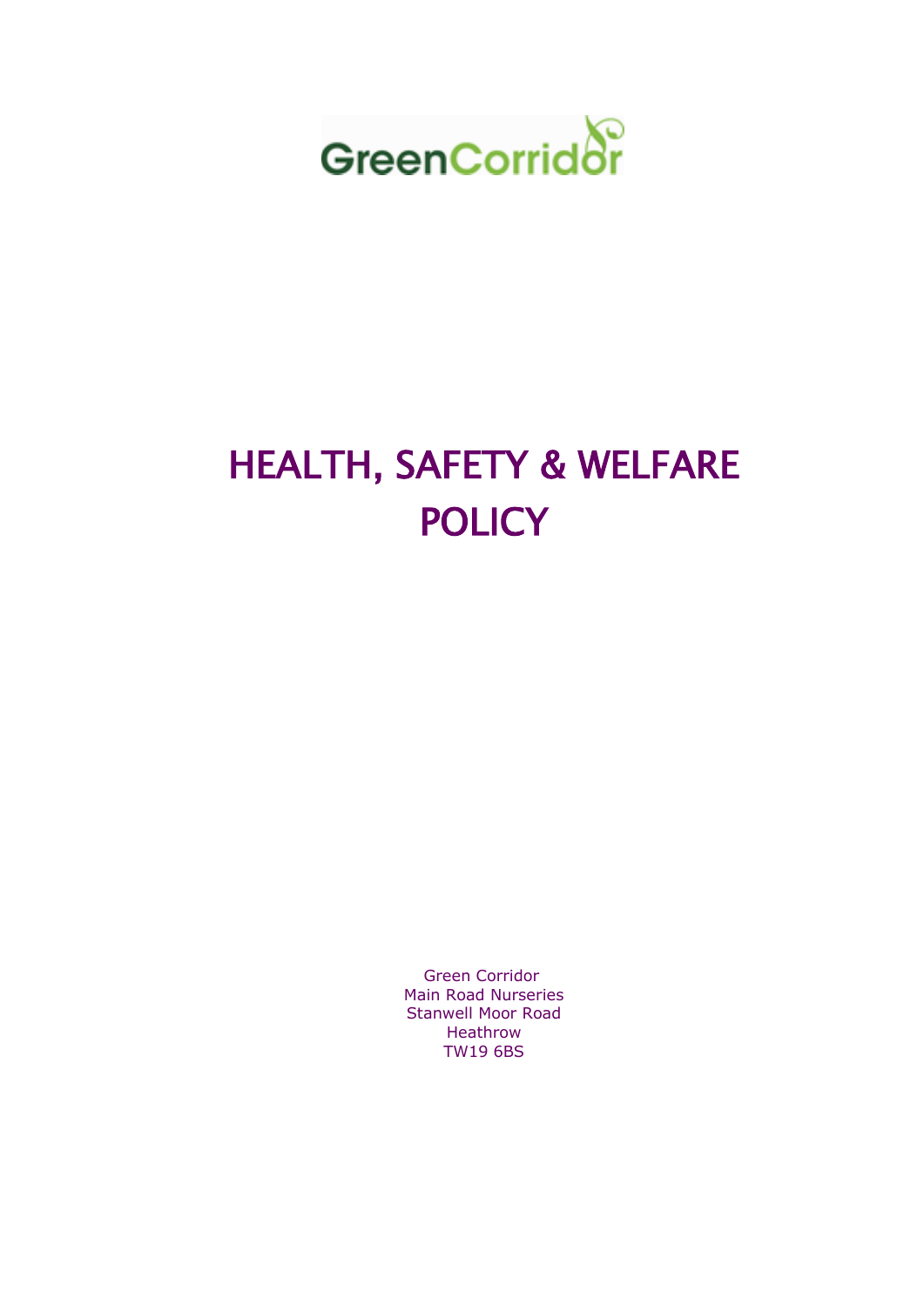

# **POLICY FOREWARD**

The Board of Trustees of Green Corridor recognise their legal and common law duty to look after the safety of its employees, learners and other persons affected by our undertakings. We understand that under Section 2(3) of the Health and Safety at Work Act 1974 we have a legal duty to prepare a health and safety policy and bring it to the attention of our employees and review and revise it on a regular basis.

This policy should serve as the cornerstone to a healthy and safe working environment and culture and as such all Management and staff must familiarise themselves with and follow guidance as appropriate to their role.

**The policy is laid out in 3 sections:**

#### **Section A**

#### **DIRECTORS STATEMENT OF INTENT**

This is an expression of management intention and recognition of our legal duties and responsibilities.

#### **Section B**

### **ORGANISATION**

Details the organisation for health and safety and specifies responsibilities of directors, managers, employees, learners and contractors.

#### **Section C**

#### **ARRANGEMENTS FOR H&S**

This section details the arrangements for health and safety including safe working practices, guidance, procedures and systems to be followed by management and employees.

This section aims to provide key information and guidance with further more in depth information for those who require it under Section D.

**APPENDICES TO POLICY** (Contained in the Green Corridor Health & safety Manual)

This is a separate document which contains a wide range of supporting information and detailed guidance that expand where necessary on Section C.

*This policy was written and developed in association with, and on behalf of Green Corridor by:*

**JIM GANT ASSOCIATES LTD 28 WESTERN WAY, GOSPORT, HANTS, PO12 2NG TEL. 023 92521113 MOB: 07747044944 E-MAI[L JIMGANT74@HOTMAIL.COM](mailto:JIMGANT74@HOTMAIL.COM)  JIM GANT CMIOSH, CHARTERED SAFETY & HEALTH PRACTITIONER**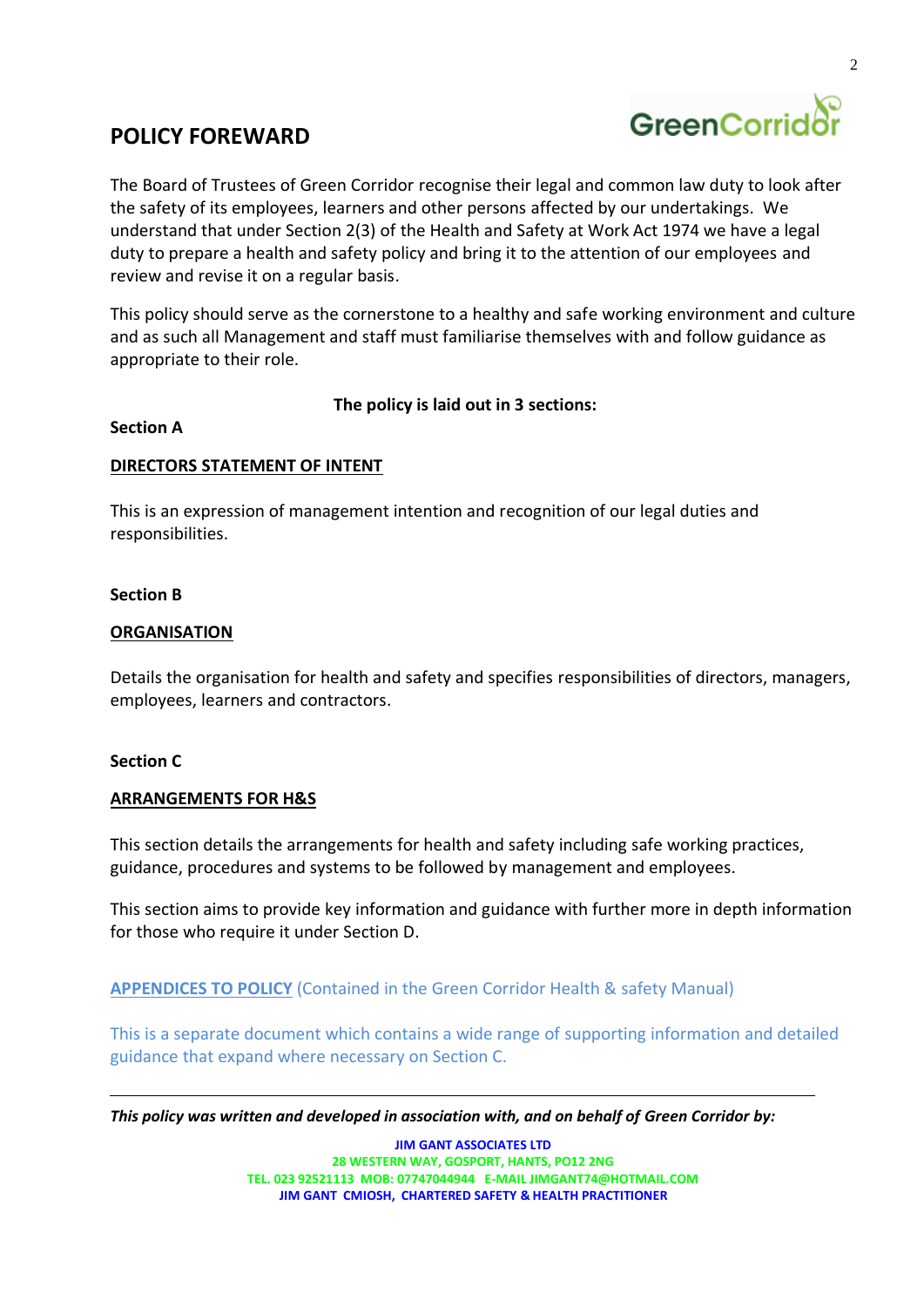# **POLICY INDEX**

.

GreenCorridor<sup>3</sup>

|     |                                                        | Page no.       |
|-----|--------------------------------------------------------|----------------|
|     | <b>FORWARD</b>                                         | $\mathcal{P}$  |
|     | <b>SECTION A: DIRECTORS STATEMENT OF INTENT</b>        | 4              |
|     | <b>SECTION B: ORGANISATION FOR H&amp;S</b>             | 5              |
|     |                                                        |                |
|     | <b>Chief Executive Officer</b>                         | 6              |
|     | Managers & Supervisors                                 | $\overline{7}$ |
|     | Employees                                              | 7              |
|     | <b>Learners &amp; Volunteers</b>                       | 8              |
|     | Subcontractors & Self Employed Persons                 | 9              |
|     | <b>SECTION C: ARRANGEMENTS FOR H&amp;S</b>             |                |
| 1.  | Accident/Incident Reporting & Recording                | 11             |
| 2.  | <b>First Aid</b>                                       | 11             |
| 3.  | <b>Fire Safety</b>                                     | 12             |
| 4.  | <b>Risk Assessment</b>                                 | 13             |
| 5.  | New & Expectant Mothers                                | 14             |
| 6.  | <b>Continued Professional Development</b>              | 14             |
| 7.  | Training & information                                 | 14             |
| 8.  | Homeworking                                            | 16             |
| 9.  | Display Screen Equipment                               | 16             |
| 10. | Use of Electricity                                     | 17             |
| 11. | Use of Equipment & Tools                               | 18             |
| 12. | Storage                                                | 18             |
| 13. | Noise & Vibration                                      | 19             |
| 14. | Personal Protective Equipment                          | 19             |
| 15. | Working at Height                                      | 20             |
| 16. | <b>Manual Handling</b>                                 | 21             |
| 17. | Lone Working                                           | 21             |
| 18. | <b>Confined Spaces</b>                                 | 21             |
| 19. | <b>Hazardous Substances</b>                            | 22             |
| 20. | Zoonoses                                               | 22             |
| 21. | Personal Hygiene                                       | 23             |
| 22. | <b>Hepatitis</b>                                       | 23             |
| 23. | Asbestos                                               | 24             |
| 24. | Smoking at Work                                        | 24             |
| 25. | Control of Legionnella                                 | 25             |
| 26. | <b>Work Related Stress</b>                             | 25             |
| 27. | Housekeeping                                           | 26             |
| 28. | <b>Health and Safety Signs</b>                         | 26             |
| 29. | LPG & Petrol                                           | 27             |
| 30. | Use of Vehicles on Company Business                    | 28             |
| 31. | Artificial Optical Radiation & Electro Magnetic Fields | 30             |
| 32. | Alcohol & Drugs Monitoring of Health & Safety          | 30             |
| 33. | <b>Purchasing Policy Pre-contract Arrangements</b>     | 30             |
| 34. | Safeguarding Children & Vulnerable Adults              | 31             |
| 35. | Whistleblowing                                         | 31             |
| 36. | Monitoring & Review of Health & Safety                 | 32             |
| 37. | Pre-contract Arrangements                              | 34             |
| 38. | <b>Environmental Policy</b>                            | 35             |
| 39. | Health & Safety Manual index                           | 37             |
|     |                                                        |                |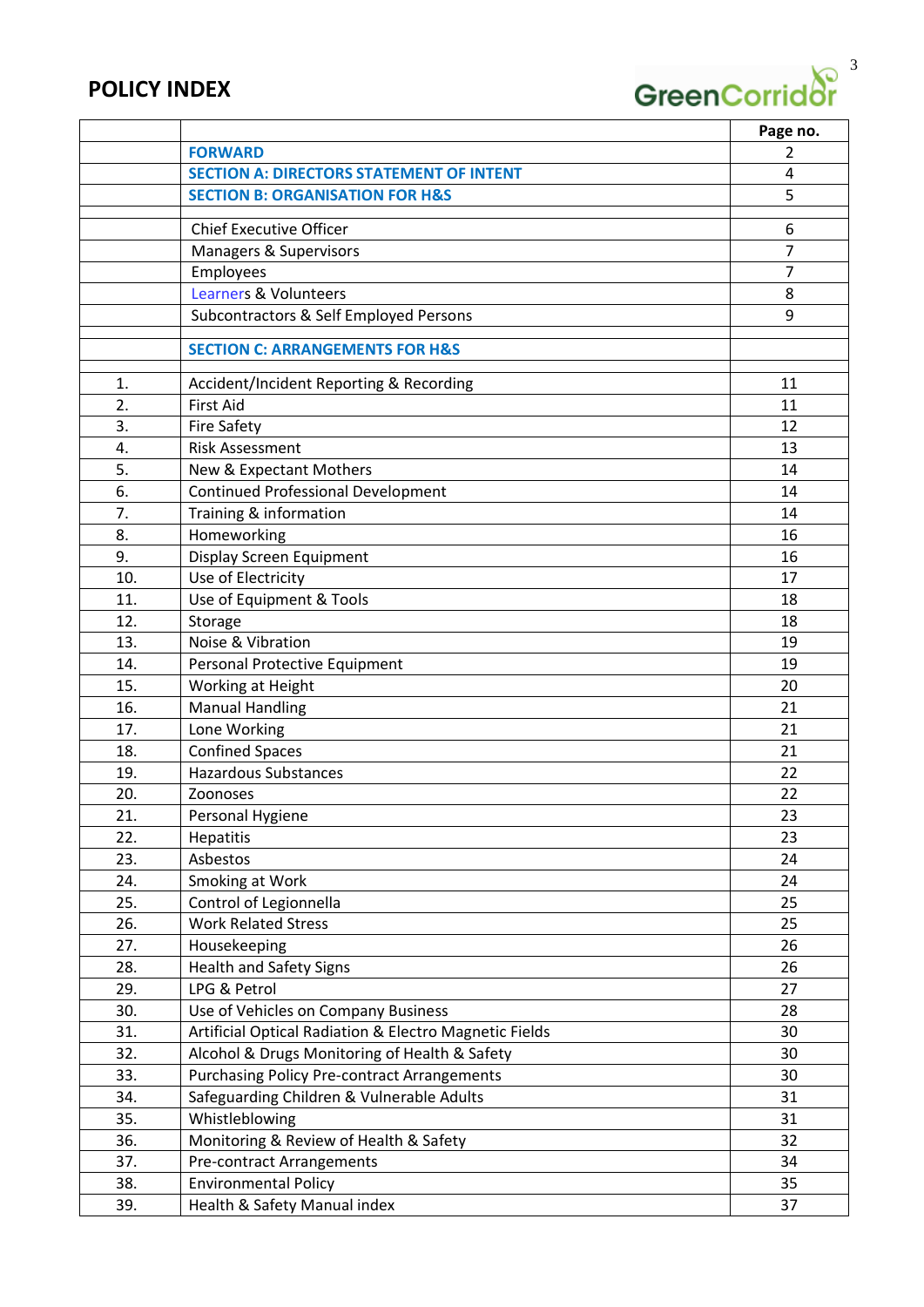# **SECTION A**

### **TRUSTEES POLICY STATEMENT of INTENT**

It is the policy of the Board of Trustees of Green Corridor to manage its operations in such a way so as to ensure, so far as is reasonably practicable, the health, safety and welfare of all its employees and learners and other persons likely to be affected by its operations including volunteers, clients, sub-contractors, visitors and the general public where appropriate.

As a responsible employer Green Corridor will endeavour to honour their legal obligations, in particular the requirements of the Health and Safety at Work Act 1974 and associated Regulations and Codes of Practice.

Green Corridor will provide:

- a) Safe working conditions and means of access and egress.
- b) Safe plant, equipment and safe systems of work.
- c) Suitable information, instruction, training and supervision.
- d) Adequate welfare facilities.
- e) Appropriate safety measures regarding the use, handling, transportation and storage of articles and substances.

The policy is dependant upon the co-operation of all persons and as such all employees and volunteers have a duty to take reasonable care for their own safety and that of others who may be affected by their acts or omissions and to observe all health and safety rules and procedures laid down by Green Corridor

Green Corridor works with "hard to reach" young people through environmental education programmes and recognises it has a greater duty of care to safeguard these groups of learners. Green Corridor requires a high standard from sub-contractors and self-employed persons who will be required to work in a safe manner at all times and shall consider the suitability of sub-contractors and self- employed persons before appointment.

Prior to commencement of projects Green Corridor will discuss at the pre-contract stage all relevant health and safety issues. Clients will be required to complete a hazard checklist and to pass relevant information regarding safety issues and risks associated with any contract or project.

All levels of staff & volunteers will receive appropriate information, instruction and training, in particular first day induction.

The Board of Trustees recognise that they have ultimate responsibility for health and safety and will proactively pursue the implementation of this policy and will allocate sufficient resources and time to ensure such.

The safety policy will be brought to the attention of all employees and other groups as appropriate and will be monitored to ensure it is effective and reviewed regularly or upon significant change of circumstances.

Signature  $\pi$ J.  $\mathcal{K}_{n}$ ,  $\mathcal{L}_{\sigma}$ . (Tim Knight)

Date 10<sup>th</sup> April 2019

(Chief Executive Officer: Green Corridor) Next regular review due: April 2020

GreenCorrio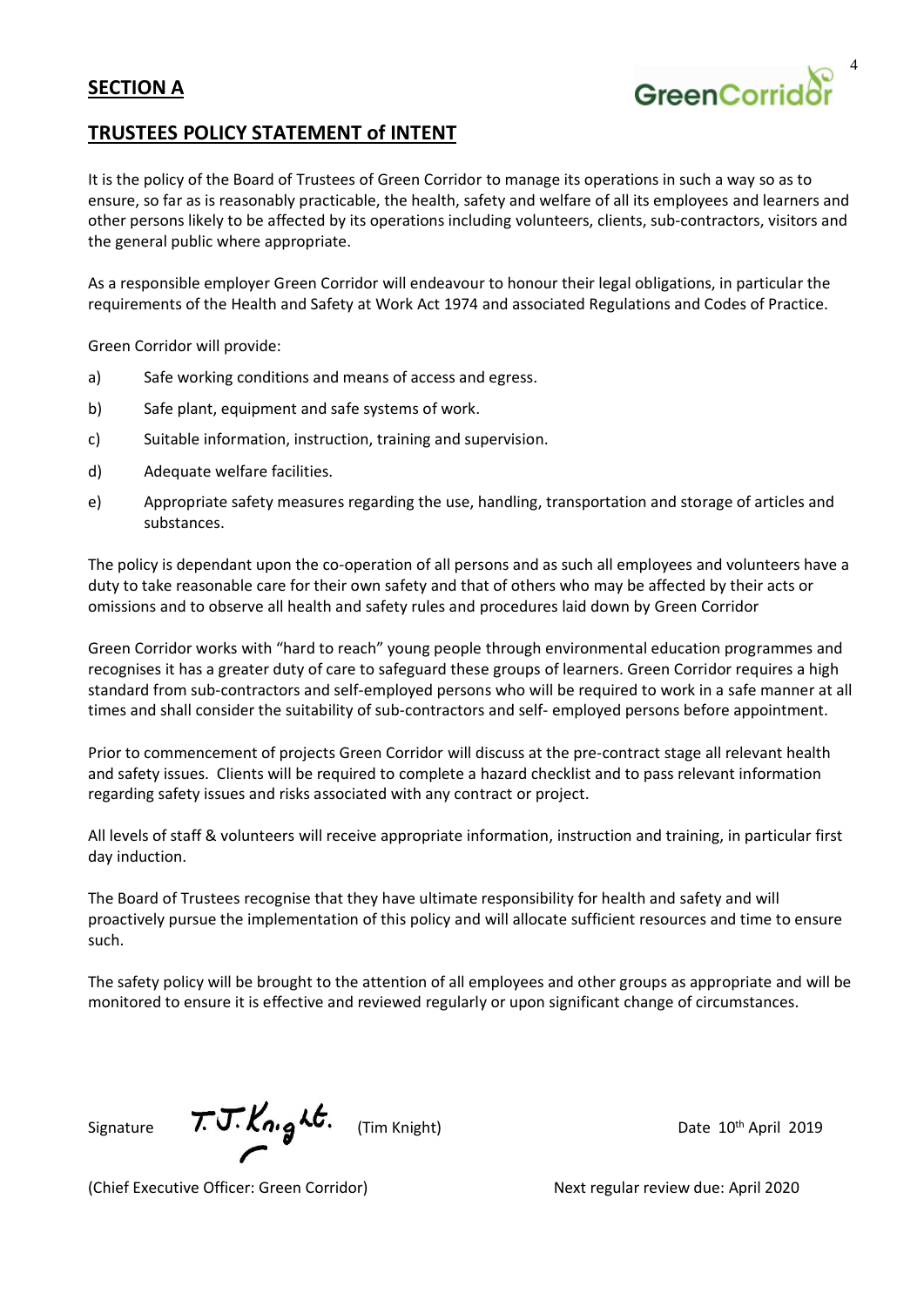

# **SECTION B**

# **Organisation for Health and Safety within Green Corridor and specific responsibilities**

- Chief Executive Officer
- Managers / Supervisors
- Employees
- Learners & Volunteers
- Sub-Contractors and Self-Employed Persons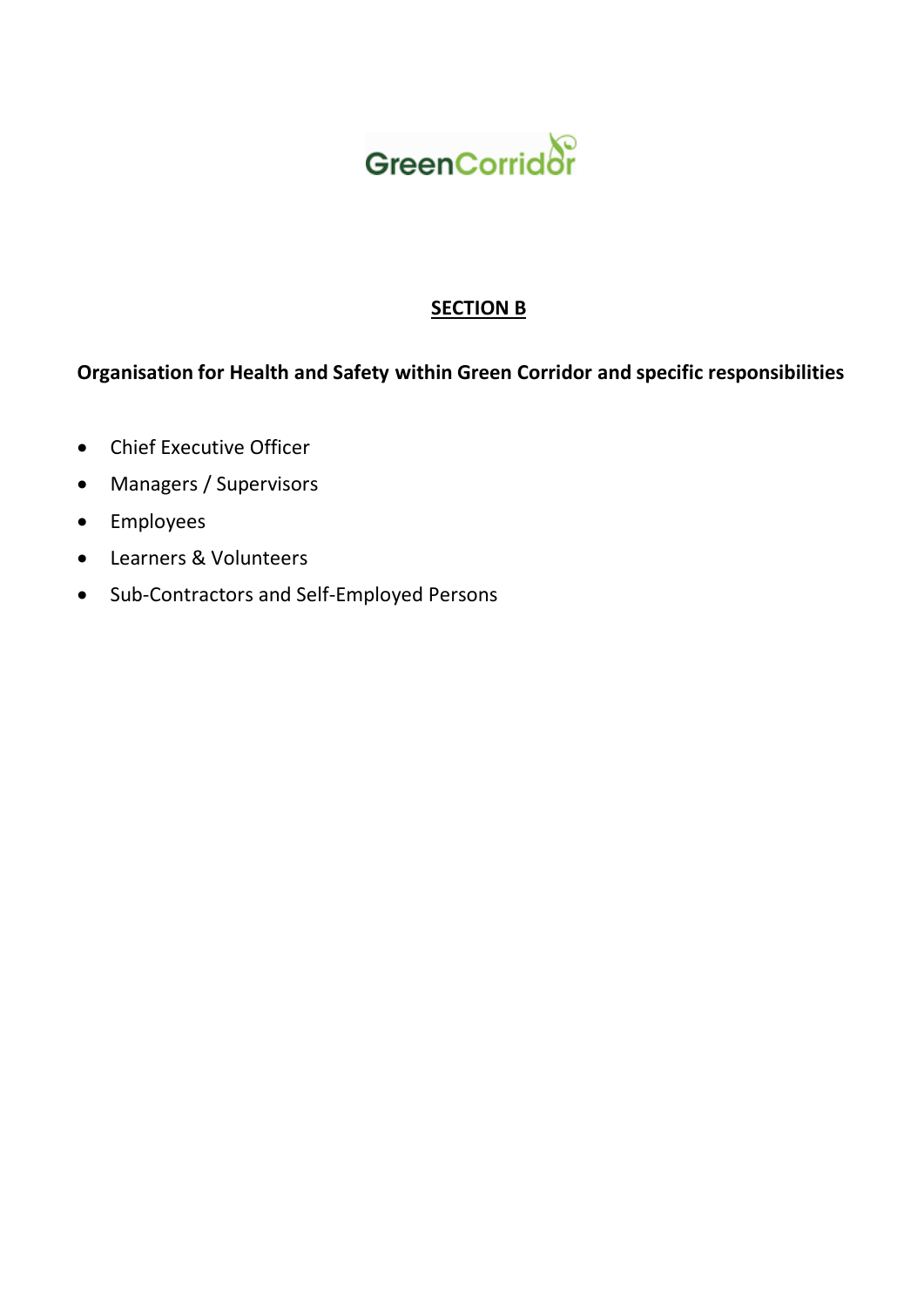# **THE CHIEF EXECUTIVE OFFICER of GREEN CORRIDOR SHALL:**



(On behalf of the Board of Trustees)

- Read and understand the Company's Safety Policy and their responsibilities as laid down in it.
- Endeavour to ensure this policy is carried out and implemented throughout the organisation.
- Set high personal standards on health and safety matters.
- Keep up to date with relevant health and safety legislation and Approved Codes of Practice and Guidance.
- Record accidents and incidents in the company accident / incident log and report appropriate injuries, diseases and dangerous occurrences to the Health and Safety Executive on form F2508 and by phone if necessary.
- Ensure adequate procedures are in place to vet and identify the competence and suitability of any contractor, sub contractor or self-employed person working on behalf of Green Corridor.
- Ensure Sub-Contractors and self employed persons are made aware of the standards expected with regard to health and safety matters.
- Ensure pre-contract meetings are arranged prior to acceptance of any work and follow guidance laid down in "pre-contract arrangements".
- Provide every employee with comprehensible and relevant information on any potential hazard, the results of any risk assessment, and associated control measures.
- Ensure all hazards that present a risk to volunteers, employees and/or other people's health and safety will be subject to a risk assessment.
- Ensure all tools and equipment owned by the Company are used, operated, maintained, tested and inspected in accordance with the manufacturers' instructions.
- Provide appropriate safety equipment and clothing to employees and volunteers and ensure it is worn.
- Consult with employees and volunteers on matters of health and safety.
- Ensure all levels of staff & volunteers receive adequate and appropriate safety training, in particular first day induction training.
- Discuss health and safety matters at monthly team meetings and Trustee Board meetings.
- Endeavour to determine the cause of any accident or dangerous occurrence and take appropriate remedial action.
- Reprimand at all levels any individual for failing to discharge their responsibilities satisfactorily. Disciplinary action will be taken as considered appropriate.
- Arrange necessary and appropriate insurance's and certificates.
- Comply with and follow any advice, guidance or instructions given by an Enforcing Officer of the Health and Safety Executive or local enforcement agency.
- Undertake regular inspections of site health and safety
- Monitor and review the effectiveness of this policy and general health and safety arrangements on a regular basis.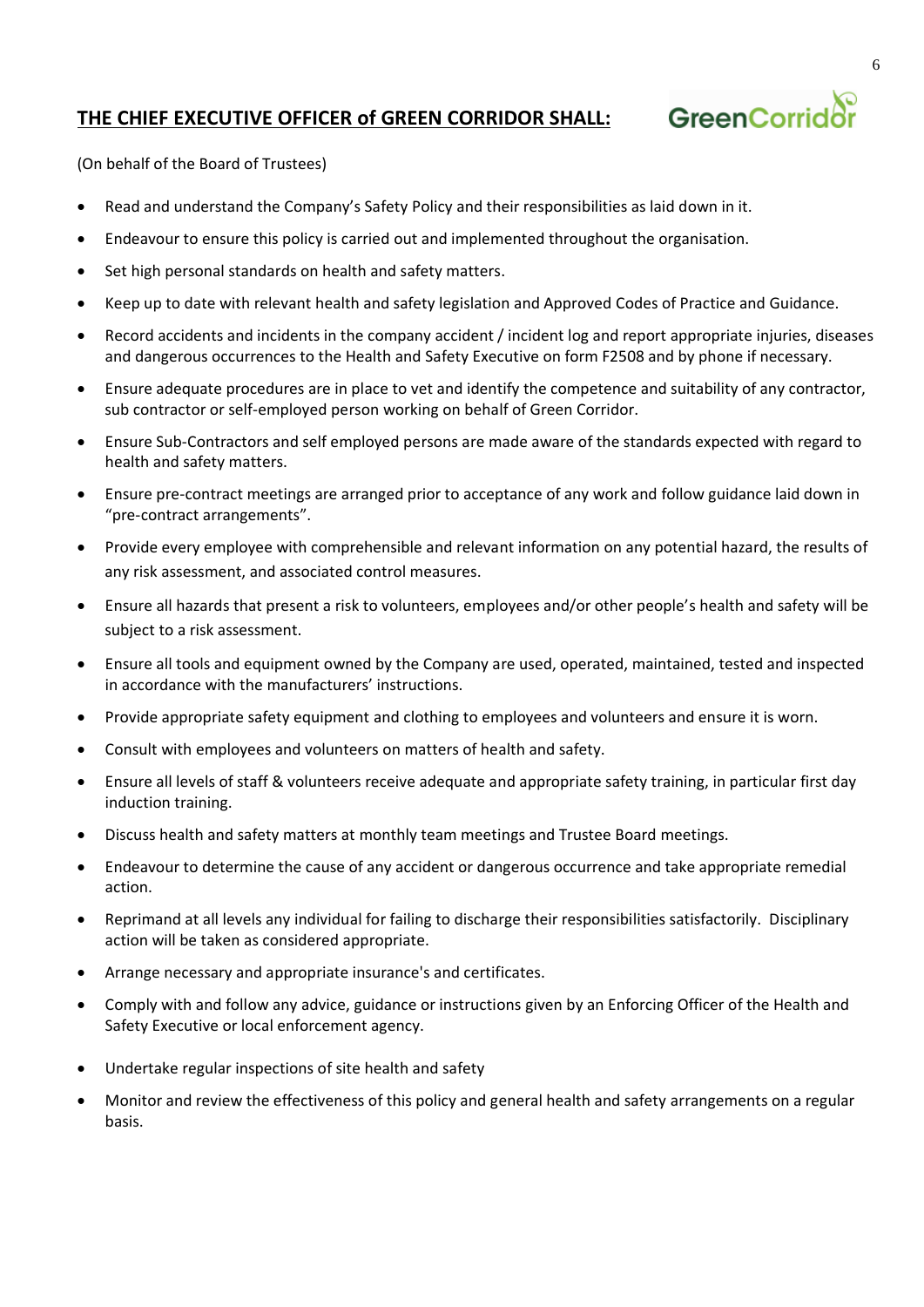## **MANAGERS & SUPERVISORS MUST:**



- Adhere to the above instructions and implement them within your area of control and responsibility.
- Follow and implement guidance laid down in the Green Corridor health and Safety Policy and any other guidance.
- Follow and implement control measures described in any risk assessment.
- Encourage employees, volunteers (and self-employed persons) under your direction to follow the above guidance and general safe practice in all activities.
- Stop work activities where there is a significant risk to the health or safety of any persons.
- Seek advice from Head Office / company directors, on any issue that you have concerns about.
- Inform your manager or directors of employees, volunteers or sub-contractors who fail to follow safe practice or your instructions

### **EMPLOYEES MUST:**

- Take reasonable care for your own health and safety and other persons who may be affected by your acts or omissions at work.
- Take care of the health and safety of yourself and others by adopting safe methods of working and using any equipment or protective clothing provided.
- Follow the instructions and guidance laid down in the Company Health and Safety Policy and any other instructions.
- Follow local safety rules and procedures on site commensurate with your role.
- Familiarise yourself with fire and evacuation arrangements.
- Report all accidents, incidents and near misses however small to your manager & site supervisor.
- Report any concerns or problems with respect to health and safety to your manager.
- Obey the instructions of a senior manager.
- Use only equipment you are competent/trained in the use of and have permission to do so.
- Maintain tools and equipment in a safe condition.
- Report defects in any tools, or equipment to your manager.
- Inform your manager of any medication you may be on which may affect you in any way.
- Not consume or be under the influence of alcohol whilst working for, or representing Green Corridor.
- Not engage in horseplay or pranks.
- Not interfere with or damage plant and equipment.
- Co-operate with management/directors on matters relating to health and safety.
- Encourage volunteers to work in a safe manner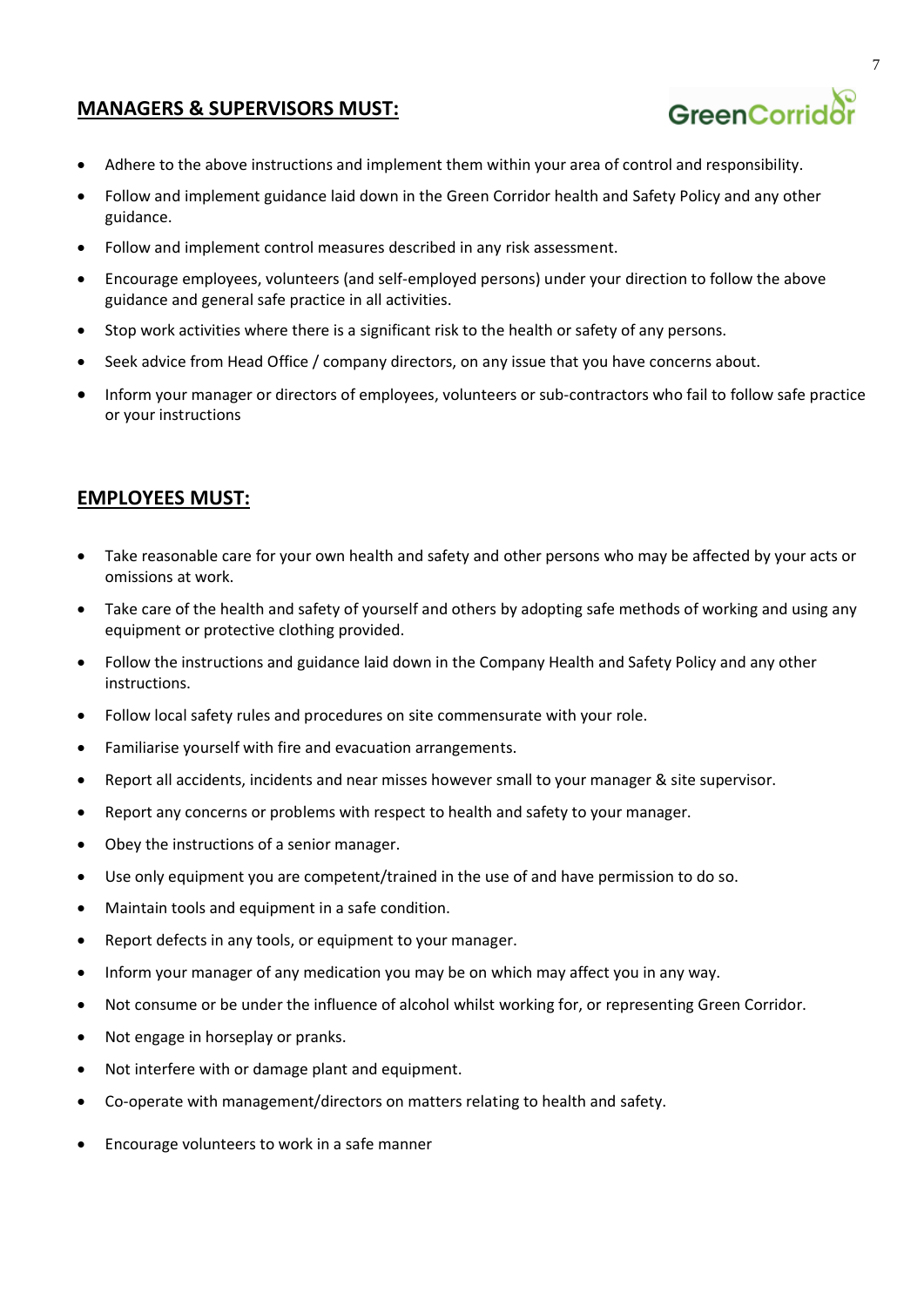### **LEARNERS & VOLUNTEERS MUST:**

- Take reasonable care for your own health and safety and other persons who may be affected by your actions.
- Use only equipment you are competent or trained in the use of and have permission to do so.
- Report defects in any tools or equipment to your Green Corridor supervisor.
- Follow instructions in any training or information given.
- Follow any instructions from a supervisor.
- Wear any protective clothing provided. Report any damage to your protective equipment.
- Follow local safety rules and procedures on site.
- Familiarise yourself with fire and evacuation arrangements.
- Report all accidents, incidents and near misses however small to your supervisor.
- Report any concerns or problems with respect to health and safety to your site supervisor.
- Inform your supervisor of any medical condition or medication you may be on which may affect you in any way.
- Not consume or be under the influence of alcohol or non-prescribed drugs whilst working for, or representing Green Corridor.
- Not engage in horseplay or pranks.
- Show respect for other learners and staff
- Not interfere with or damage plant and equipment.

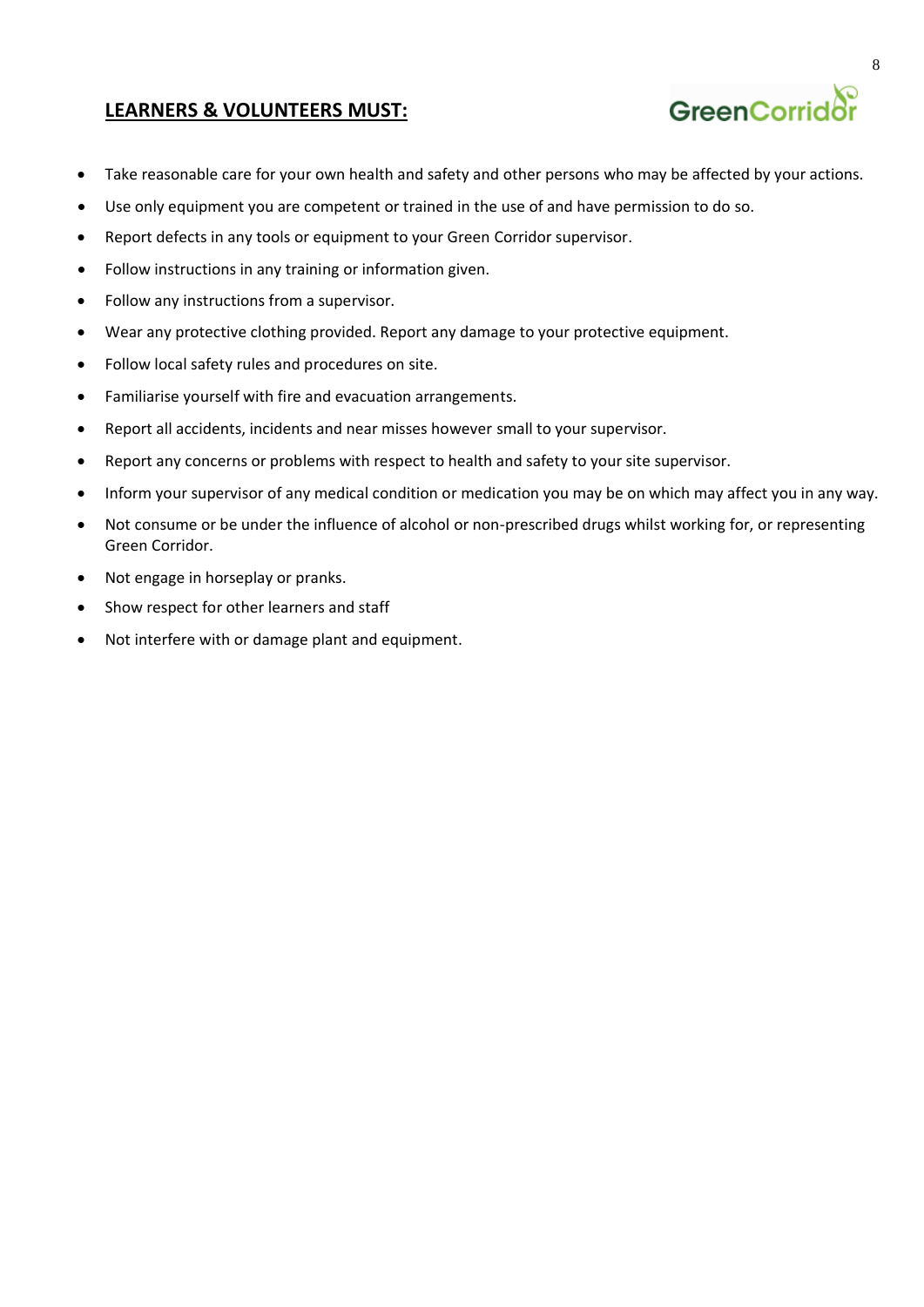# **H&S REQUIREMENTS FOR SUB-CONTRACTORS & SELF EMPLOYED PERSONS: Form 1**



### **SUB-CONTRACTORS / SELF EMPLOYED PERSONS MUST:**

- Comply with all relevant health and safety legislation and HSE Approved Codes of Practice and Guidance.
- Comply with the health and safety requirements of your contract.
- Have in place appropriate insurance's.
- Work in a professional manner at all times giving due regard and respect to other persons and their associated activities at all times.
- Observe and follow all site rules and procedures.
- Ensure persons under their control or employment act in a safe manner.
- Ensure they and their staff have received appropriate information, instruction and training to undertake work in a safe manner.
- Provide and wear suitable personal protective equipment, as necessary.
- Observe all statutory provisions concerning the use, handling, storage and disposal of flammable, corrosive, toxic, harmful, oxidising, explosive or other hazardous substances you may bring on site.
- Carry out risk assessments and implement suitable control measures where necessary.
- Have in place suitable safe systems of work and method statements where necessary.
- Report to the Site Manager/Supervisor upon arrival on site.
- Report immediately any incident, accident, injury, dangerous occurrence or property damage to the Green Corridor supervisor on site..
- Provide their own first aid and welfare arrangements unless arrangements to share site/host facilities have been arranged.
- Not operate any item of plant or equipment without adequate training, experience and permission.
- Maintain workplaces in a clean and tidy condition. Remove waste from site.
- Take precautions against the risk of fire when undertaking hot work.
- Understand that contravention or compromise of Green Corridor site safety procedures will not be accepted and may lead to the exclusion from working on site and consideration for future works for this Company.
- Keep up to date with current best practice.

*I acknowledge and agree to follow and implement the above requirements:* 

| NAME:      | COMPANY:  |       |
|------------|-----------|-------|
| SIGNATURE: | POSITION: | DATE: |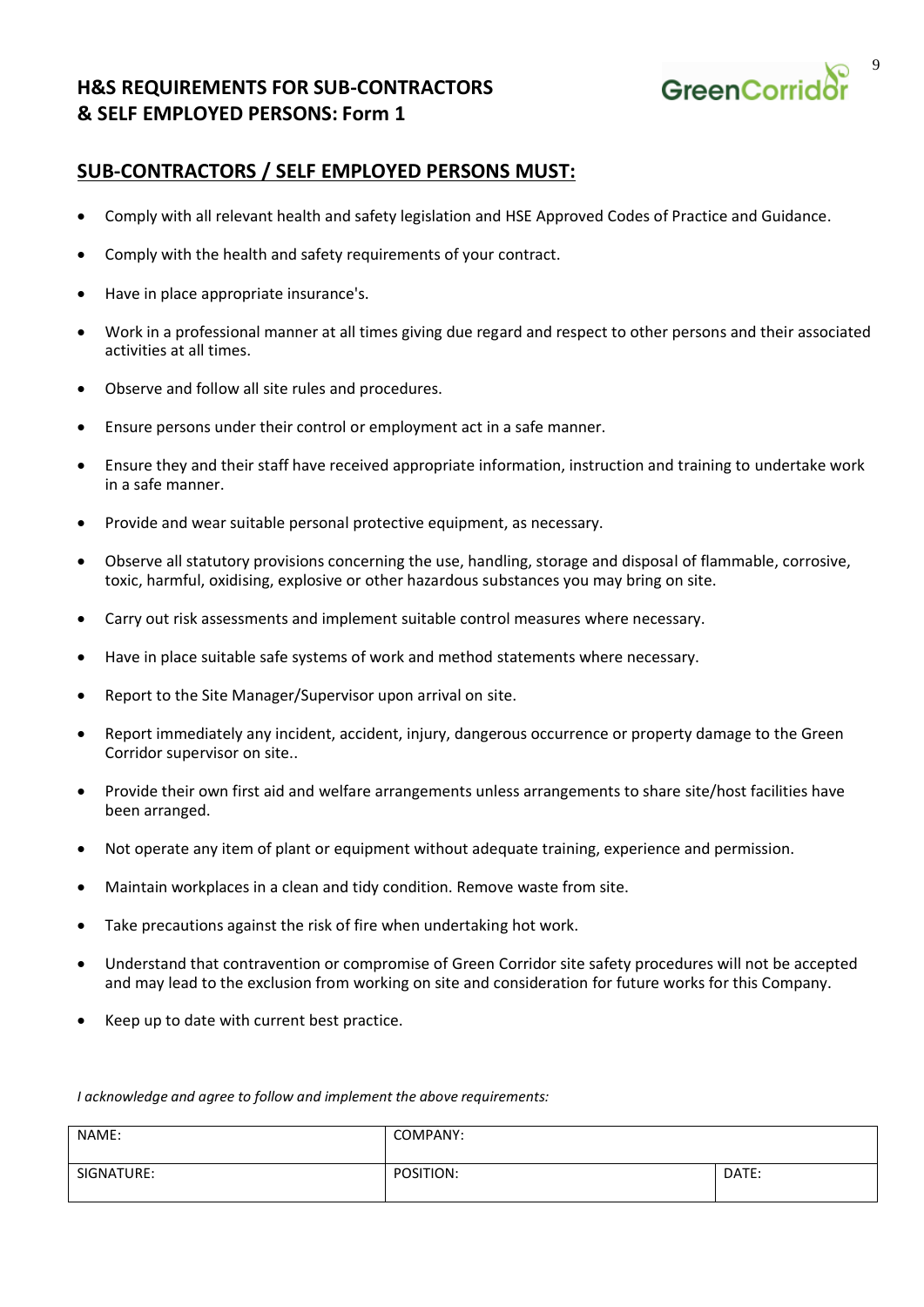

# **ARRANGEMENTS FOR HEALTH & SAFETY**

|                  | <b>SECTION C: ARRANGEMENTS FOR H&amp;S</b>             |    |
|------------------|--------------------------------------------------------|----|
|                  |                                                        |    |
| 1.               | Accident/Incident Reporting & Recording                | 11 |
| $\overline{2}$ . | <b>First Aid</b>                                       | 11 |
| 3.               | <b>Fire Safety</b>                                     | 12 |
| 4.               | <b>Risk Assessment</b>                                 | 13 |
| 5.               | New & Expectant Mothers                                | 14 |
| 6.               | <b>Continued Professional Development</b>              | 14 |
| 7.               | Training & information                                 | 14 |
| 8.               | Homeworking                                            | 16 |
| 9.               | Display Screen Equipment                               | 16 |
| 10.              | Use of Electricity                                     | 17 |
| 11.              | Use of Equipment & Tools                               | 18 |
| 12.              | Storage                                                | 18 |
| 13.              | Noise & Vibration                                      | 19 |
| 14.              | Personal Protective Equipment                          | 19 |
| 15.              | Working at Height                                      | 20 |
| 16.              | <b>Manual Handling</b>                                 | 21 |
| 17.              | Lone Working                                           | 21 |
| 18.              | <b>Confined Spaces</b>                                 | 21 |
| 19.              | <b>Hazardous Substances</b>                            | 22 |
| 20.              | Zoonoses                                               | 22 |
| 21.              | Personal Hygiene                                       | 23 |
| 22.              | Hepatitis                                              | 23 |
| 23.              | Asbestos                                               | 24 |
| 24.              | Smoking at Work                                        | 24 |
| 25.              | Control of Legionnella                                 | 25 |
| 26.              | <b>Work Related Stress</b>                             | 25 |
| 27.              | Housekeeping                                           | 26 |
| 28.              | <b>Health and Safety Signs</b>                         | 26 |
| 29.              | LPG & Petrol                                           | 27 |
| 30.              | Use of Vehicles on Company Business                    | 28 |
| 31.              | Artificial Optical Radiation & Electro Magnetic Fields | 30 |
| 32.              | Alcohol & Drugs Monitoring of Health & Safety          | 30 |
| 33.              | <b>Purchasing Policy Pre-contract Arrangements</b>     | 30 |
| 34.              | Safeguarding Children & Vulnerable Adults              | 31 |
| 35.              | Whistleblowing                                         | 31 |
| 36.              | Monitoring & Review of Health & Safety                 | 32 |
| 37.              | Pre-contract Arrangements                              | 34 |
| 38.              | <b>Environmental Policy</b>                            | 35 |
| 39.              | Health & Safety Manual index                           | 38 |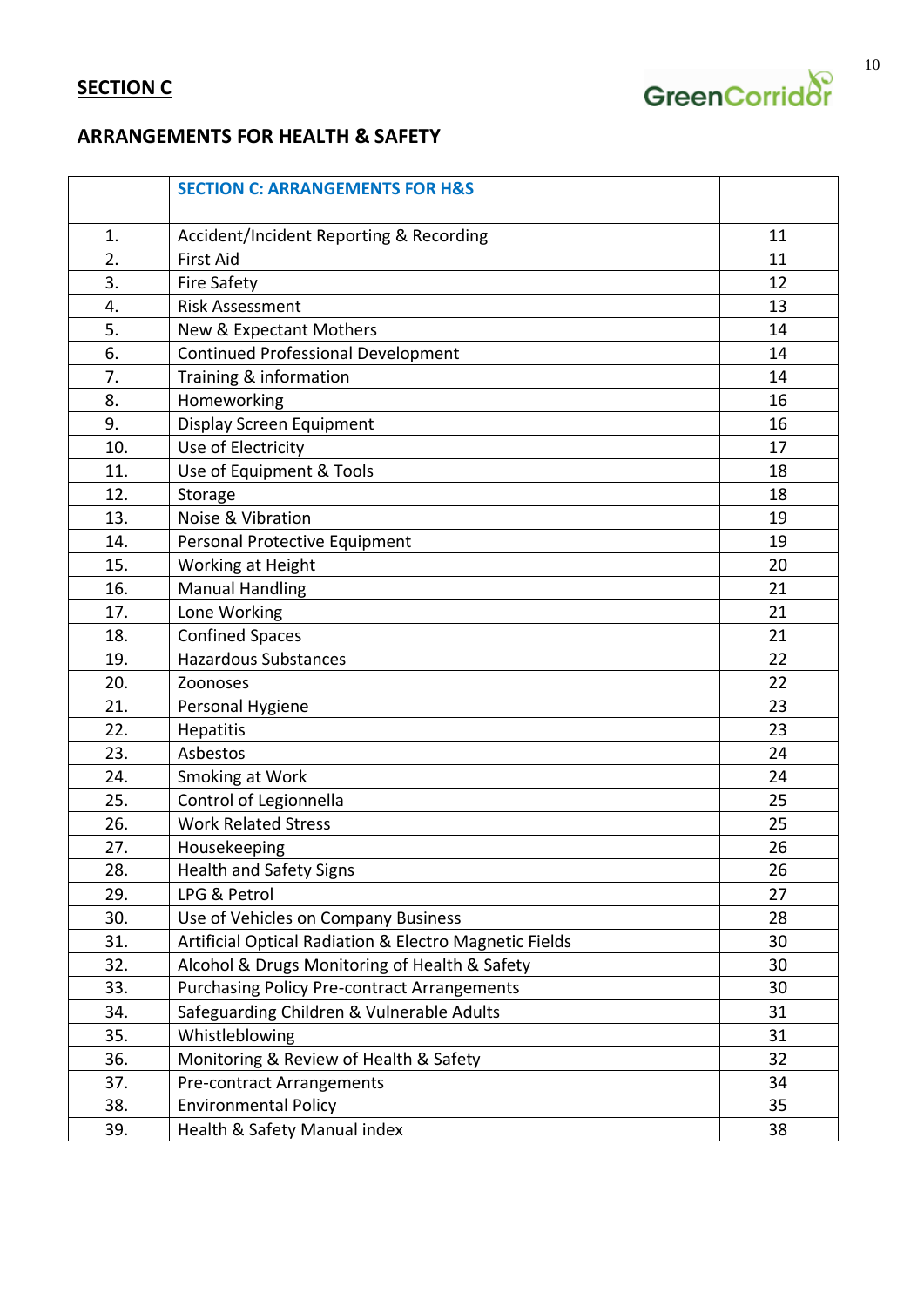# **1. ACCIDENT/INCIDENT REPORTING & INVESTIGATION**

#### **Green Corridor will:**

- Maintain a local accident book at Head Office.(B1 510)
- Record all necessary details relating to accidents or incidents.
- Report any injury, disease, dangerous occurrence or over 7 day injury to the Health and Safety Executive in accordance with the Reporting of Injuries, Diseases and Dangerous Occurrences Regulations 2013. (Riddor)
- Maintain records of all Riddor reports.
- Maintain records of all over 3 day injuries (however these do not need to be reported to the HSE under Riddor
- Investigate accidents/incidents where considered necessary. This will be undertaken by the Senior Green Corridor Manager on site in the first instance so as to prevent an immediate reoccurrence. Further investigation will be undertaken by directors and /or the Health & Safety Advisor as considered appropriate.

#### **Employees and Volunteers shall:**

- Report all accidents at work, however minor, to the Green Corridor supervisor.
- Assist managers or supervisors with any accident/incident investigation.

See also Green Corridor H&S Manual: Ch 5: Accident reporting and investigation

# **2. FIRST AID**

#### **Green Corridor will:**

- Provide first aid equipment on site at Green Corridor premises for employees, learners and volunteers.
- Provide first aid equipment in Company vehicles as necessary.
- Discuss the use of shared first aid facilities on site at the contract negotiation stage.
- Provide suitable training for first-aiders and appointed persons as required.

#### **Employees and Volunteers shall:**

- Familiarise themselves with the first aid arrangements on site at the start of work.
- If there are no first aid facilities on site, first aid kits must be held by employees.
- A portable first aid kit must be carried in all Company vehicles.

See also Green Corridor H&S Manual: Ch 23: First-Aid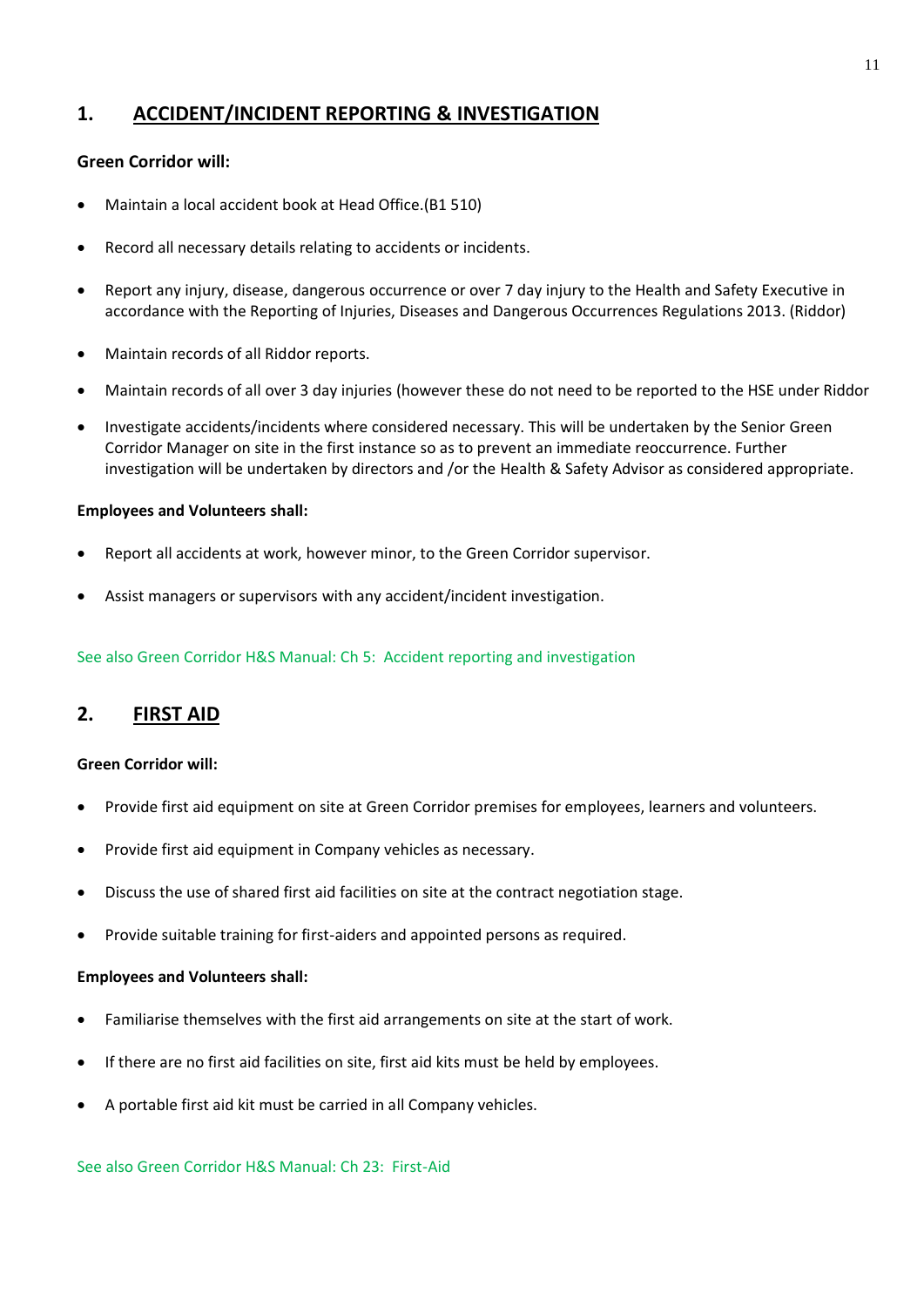### **3. FIRE SAFETY**

• The Chief Executive Officer is responsible for overseeing and co-ordinating general fire arrangements on site.

#### **Green Corridor will:**

- Arrange for fire risk assessments for company premises and activities to be undertaken on a regular basis.
- Ensure a schedule of inspection, testing and maintenance (of fire detection systems, fire alarms, emergency lighting, and fire fighting equipment) is implemented and records of such kept in the Fire Log.
- Undertake regular fire drills and evacuations at least twice a year. Records of these exercises will be kept in the Fire Log.
- Managers and staff with control of specific areas should ensure safe practice within their areas of control, fire escape routes and doors are kept clear and unobstructed at all times and fire evacuation notices are posted in prominent positions.
- Fire Procedure posters will be prominently displayed in all work areas and where the public may see them. These procedures must be brought to the attention of all staff and contractors.

#### **GENERAL FIRE PRECAUTIONS**

#### **ON DISCOVERING A FIRE**

- 1. Verbally raise the alarm and immediately operate the nearest fire alarm.
- 2. Leave the building without delay by the nearest fire exit. Do not stop to collect personal items.
- 3. Proceed to assembly point. Shut fire doors as you leave. Inform Emergency Evacuation Wardens or senior member of staff of the location and details of the fire.

#### **ON HEARING THE FIRE ALARM**

- 1. Follow any instructions given
- 2. Leave the building by the nearest fire exit.
- 3. Proceed to assembly point. Shut fire doors as you leave.

#### **CONTRACTORS AND VISITORS**

Usher visitors out of the premises in a firm but reassuring manner to the assembly points where all persons should muster so that the Emergency Evacuation Wardens can take a role call.

See also Green Corridor H&S Manual: Ch 20: Fire Safety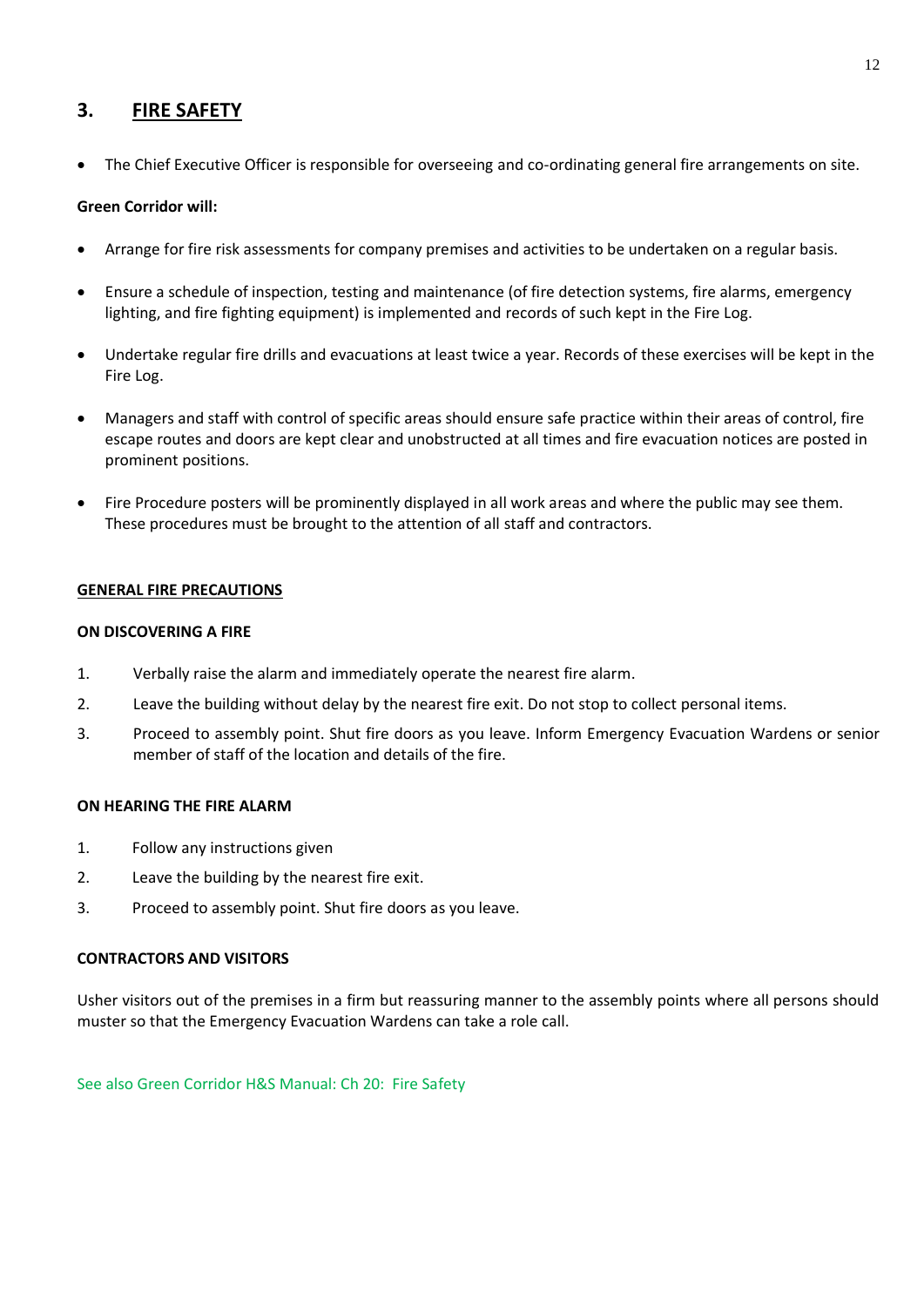### **4. RISK ASSESSMENTS**

The Management of Health and Safety at Work Regulations 1999 require that risk assessments are carried out for all work activities to remove or reduce the risks to an acceptable level. These will be supplemented by method statements and safe systems of work where applicable.

#### **Green Corridor will:**

• Carry out risk assessments on all work activities and implement safe systems of work.

This will include assessments on common topics such as:

Workplace fire safety Display screen equipment Young persons New and expectant mothers Provision of personal protective equipment Provision of first-aid facilities Provision and use of work equipment including electricity Working at height Hazardous substances including explosive atmospheres Manual handling Noise and vibration Lone working Confined spaces Environmental issues General workplace

The above list represents common areas of assessment and is not exhaustive or definitive.

- Record the significant findings of any assessment/method statement and inform employees and volunteers of such.
- Provide generic assessments where applicable for generic activities.
- Review risk assessments on an annual basis or upon significant change of circumstances.
- Prepare method statements and safe systems of work when required and applicable to an activity or process.

#### **Employees and Volunteers must:**

- Follow guidance contained in any method statement or safe system of work.
- Follow the guidance laid down in any generic and specific risk assessments.

See also Green Corridor H&S Manual: Ch 3: Risk Assessment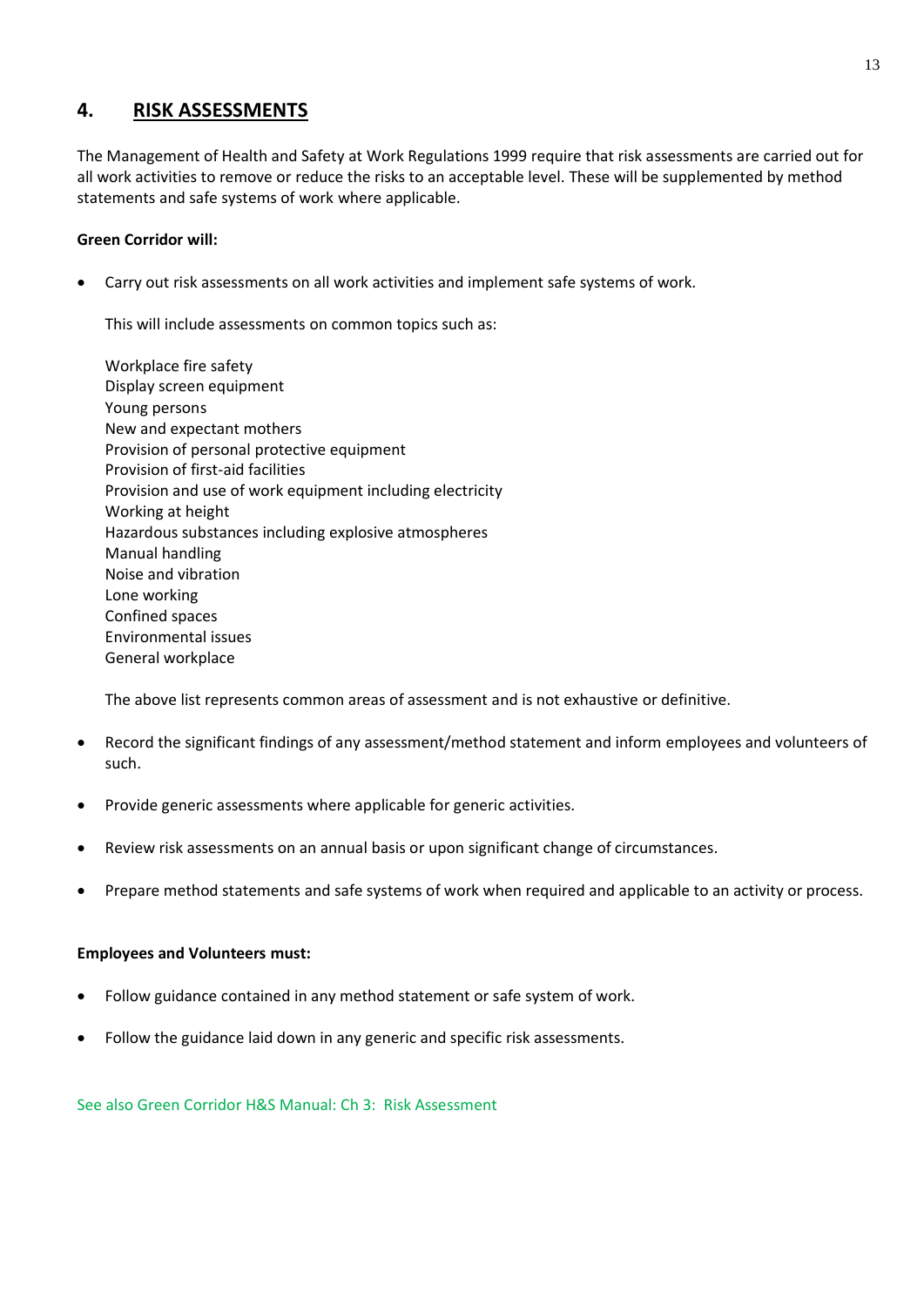# **5. NEW & EXPECTANT MOTHERS**

#### **Green Corridor will:**

• Undertake a risk assessment with a view to identifying, removing or controlling the risks to expectant/new mothers using the new & expectant mothers risk assessment checklist.

#### **Employees and Volunteers shall:**

• Inform their Manager or Supervisor if they are a new or expectant mother.

See also Green Corridor H&S Manual: Ch **26**: New & Expectant Mothers

### **6. CONTINUED PROFESSIONAL DEVELOPMENT**

- Managers and Supervisors should remain aware of current developments, accepted standards and best practice relating to health and safety and issues appertaining to their profession and area of responsibility.
- Managers and Supervisors should inform and keep employees and volunteers up to date with regard to relevant best practice relating to health, safety and welfare issues.
- Full use should be made by managers and Supervisors of sources of health and safety information available from professional organisations and advisory bodies (such as the Health and Safety Executive).

See also: HSE website (a-z) at www.hse.gov.uk

# **7. TRAINING & INFORMATION**

#### **Green Corridor will:**

- Identify the training needs of employees and volunteers
- Provide induction training for all new employees and volunteers (to include first day health and safety induction).
- Provide suitable and appropriate information and instruction to employees and volunteers on the hazards and risks associated with any work. This will include tool-box talks on site.
- Provide suitable training to enable employees and volunteers to carry out their duties safely.
- Maintain a record of training undertaken using the training record form over page
- Promote, support and actively encourage all employees to undertake professional development.

#### **Employees and Volunteers must:**

- Follow information contained in any company policy, or guidance.
- Comply with training undertaken and any instruction and information given.

See also Green Corridor H&S Manual: Ch 4: Training & Information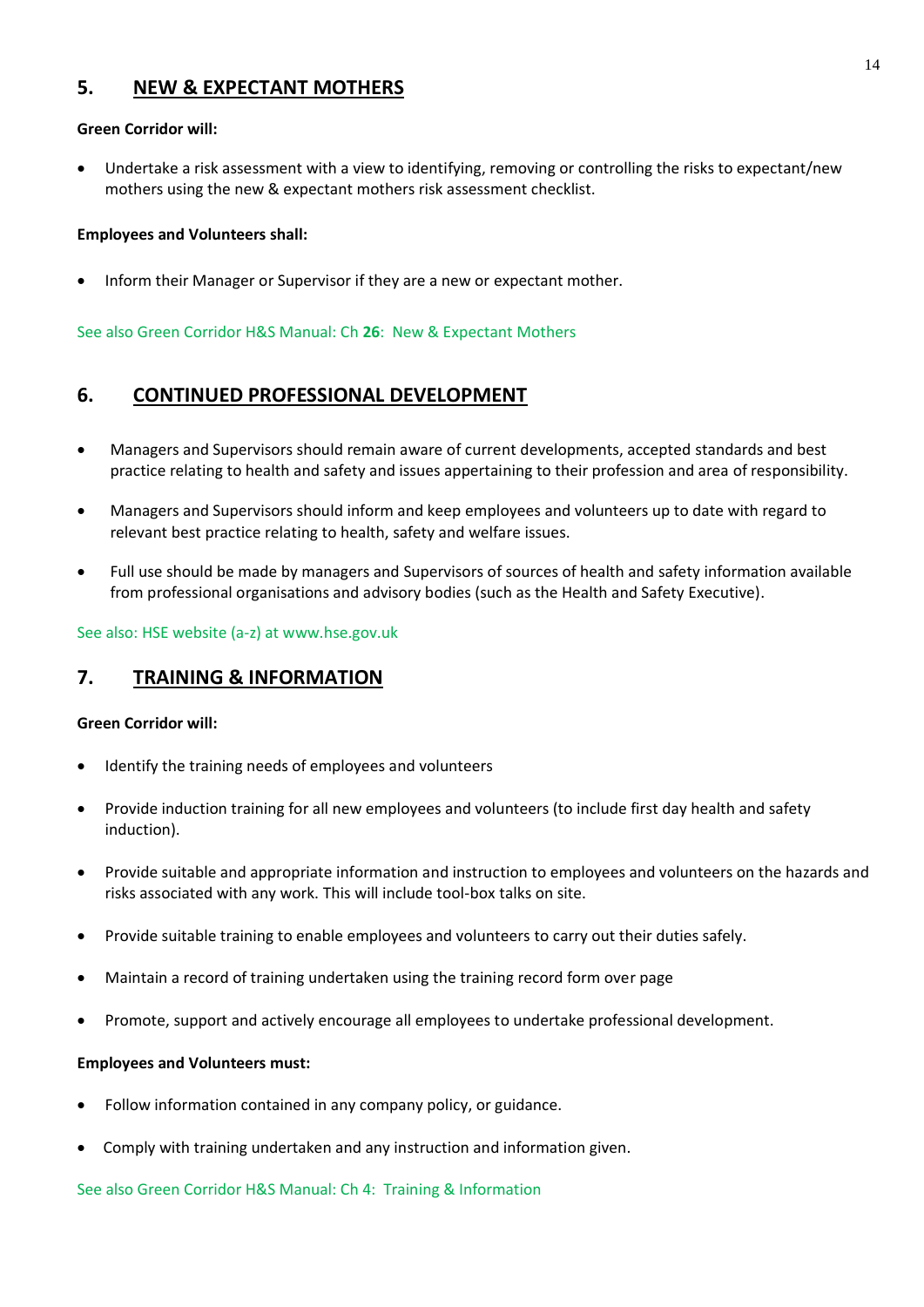

# **GREEN CORRIDOR - TRAINING RECORD FORM**

| <b>DATE</b> | <b>TRAINING UNDERTAKEN</b> | <b>PARTICIPANTS</b> |
|-------------|----------------------------|---------------------|
|             |                            |                     |
|             |                            |                     |
|             |                            |                     |
|             |                            |                     |
|             |                            |                     |
|             |                            |                     |
|             |                            |                     |
|             |                            |                     |
|             |                            |                     |
|             |                            |                     |
|             |                            |                     |
|             |                            |                     |
|             |                            |                     |
|             |                            |                     |
|             |                            |                     |
|             |                            |                     |
|             |                            |                     |
|             |                            |                     |
|             |                            |                     |
|             |                            |                     |
|             |                            |                     |
|             |                            |                     |
|             |                            |                     |
|             |                            |                     |
|             |                            |                     |
|             |                            |                     |
|             |                            |                     |
|             |                            |                     |
|             |                            |                     |
|             |                            |                     |
|             |                            |                     |
|             |                            |                     |

All training, briefings and tool box talks undertaken should be recorded on this form and a copy maintained at Head Office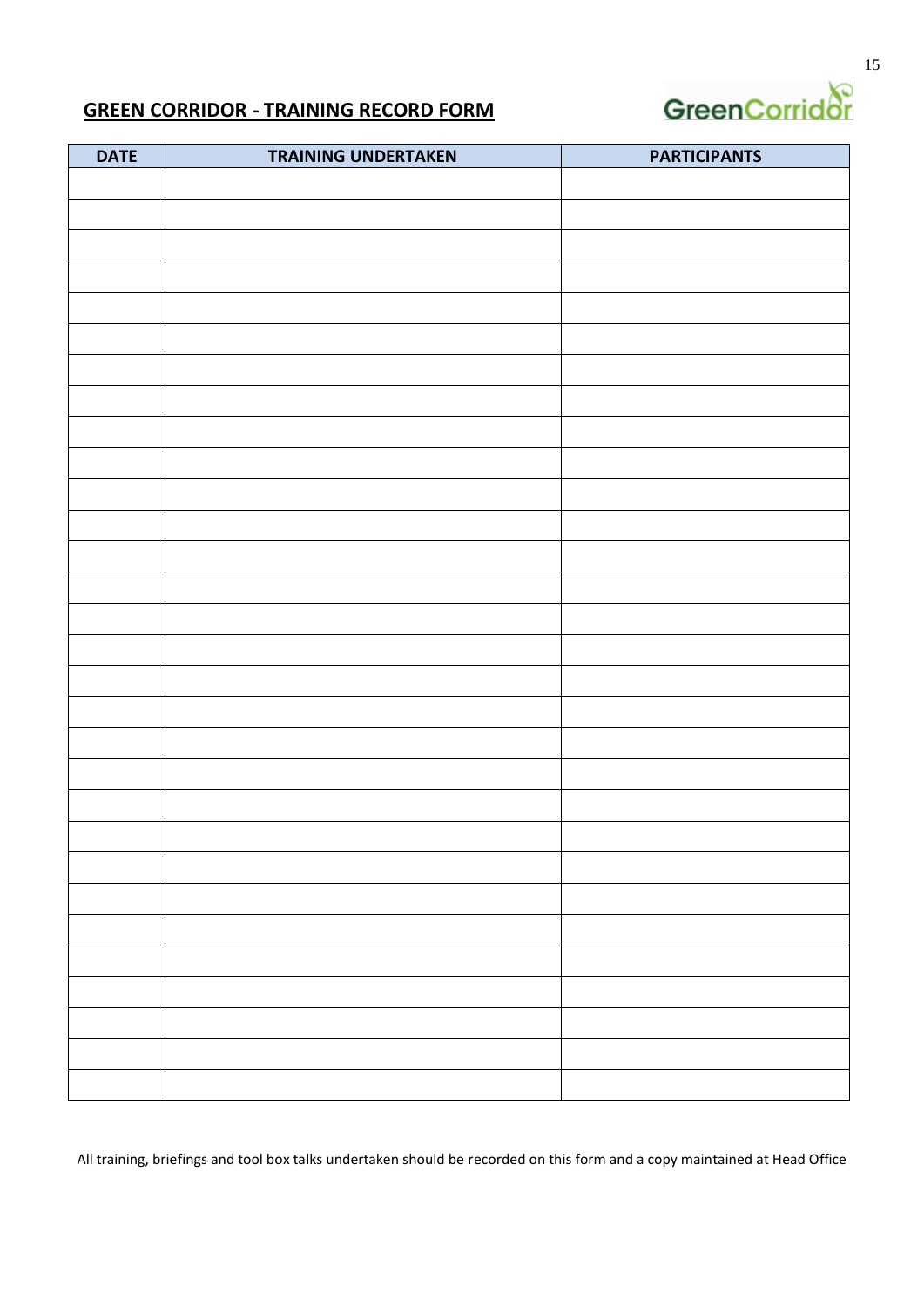# **8. HOMEWORKING**

#### **Green Corridor will:**

- Put in place appropriate procedures to enable homeworkers to work safely
- Implement the Green Corridor Home Working Policy
- Inform homeworkers of requirements of the above policy

#### **Employees (who are homeworkers) must:**

- Familiarise themselves with, and comply with the requirements of the homeworking policy. This includes:
- Undertake a DSE workstation assessment (Appendix A of Homeworking policy)
- Undertake a basic workplace inspection (Appendix B of Homeworking policy)
- Report all accidents or incidents that occur whilst working on Green Corridor business.
- Report any concerns about homeworking practices or procedures to your manager.
- Take reasonable care of equipment provided by Green Corridor and reporting any damage or defects to equipment.

See also Green Corridor H&S Manual: Ch 39: Homeworking policy

#### **9. DISPLAY SCREEN EQUIPMENT**

#### **Green Corridor will:**

- Assess the risk to health from Display Screen Equipment (DSE), workstations and reduce the risk identified to the lowest level reasonably practicable.
- Provide Display Screen Equipment users with appropriate information and training on the risks.
- Ensure Display Screen Equipment users are provided with eye and eyesight tests on request.

#### **Employees must:**

- Use Display Screen Equipment workstation in accordance with training and instructions given.
- Report any defects, problems or DSE related ill-health symptoms to your line manager.

See also Green Corridor H&S Manual: Ch 6: Display Screen Equipment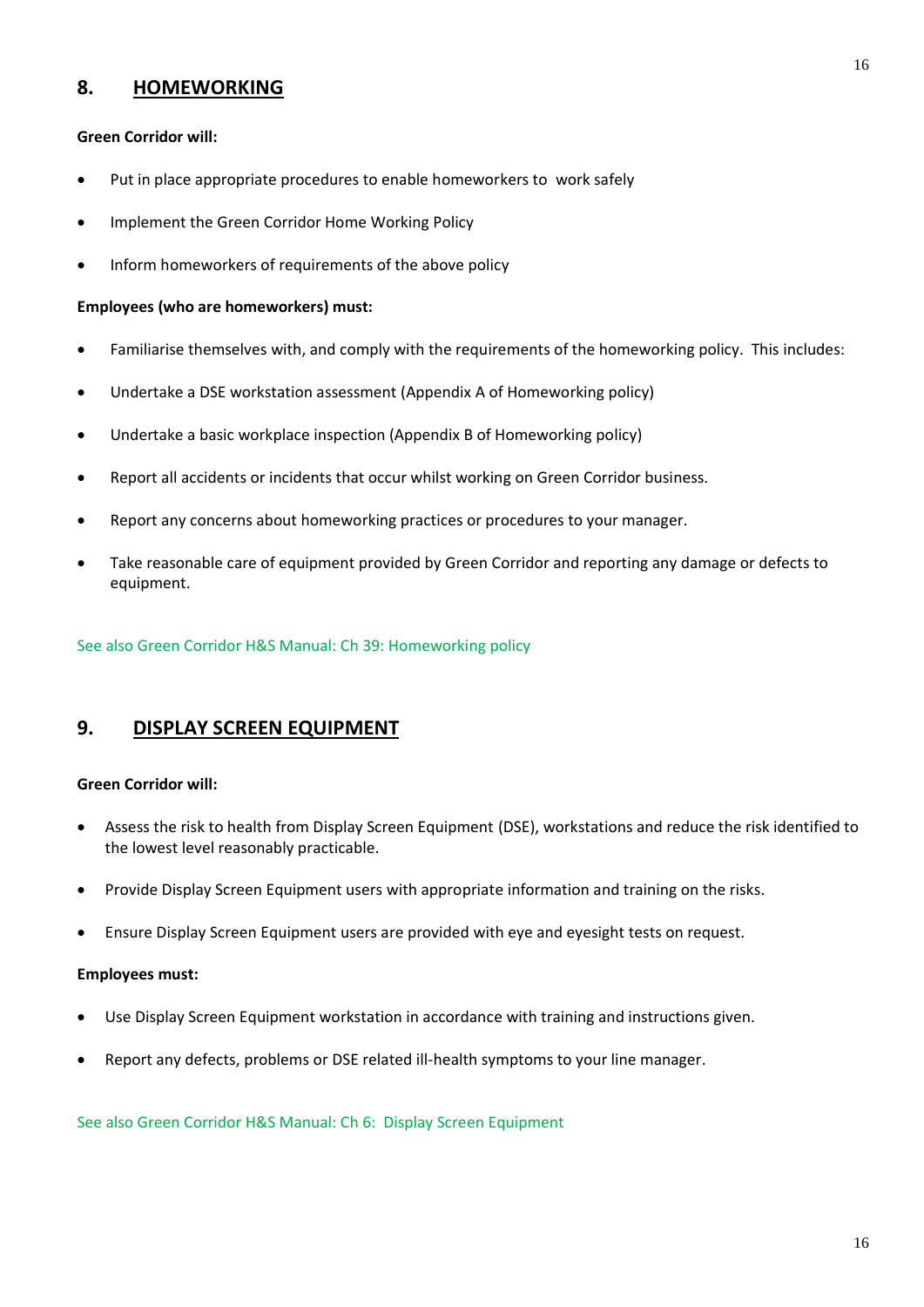# **10. USE of ELECTRICITY**

#### **Green Corridor will:**

- Maintain an inventory of all portable electrical equipment including extension leads. This will contain dates of testing.
- Carry out regular testing of all portable electrical equipment at appropriate intervals.
- Maintain all portable electrical equipment in a safe manner in accordance with the manufacturer's instructions.
- Use low voltage equipment wherever practical. Eg 110volt, 24 volt, battery operated.
- Provide R.C.D's for use on unprotected circuits.
- Ensure all electrical work undertaken complies with the standards laid down in the BS 7671, 1992 Requirements for Electrical Installations, "Institute of Electrical Engineers Wiring Regulations 17<sup>th</sup> edition."

#### **Employees and Volunteers must:**

- Not use equipment that does not have an in date test sticker on it.
- Not operate electrical equipment unless qualified and competent to do so.
- Not work on live equipment unless qualified and authorised to do so.
- Not work on live equipment alone.
- Know the electrical isolation point for equipment.
- Use residual current devices (RCD) where appropriate.
- Use low voltage portable tools where possible eg. battery powered, 110 volt, 24 volt
- Carefully visually examine and check equipment before use.

#### **ELECTRIC SHOCK ACTION**

- Shout for help  $-$  switch off power if safe to do so.
- Identify casualty is not in contact with live power source before giving assistance.
- If power cannot be switched off, pull or push casualty clear with a non conductive material only if safe to do so. Eg wooden/plastic broom, pole or chair.
- If casualty is breathing place in recovery position and call ambulance immediately.
- Seek first aid assistance on site.

See also Green Corridor H&S Manual: Ch 13: Electrical Safety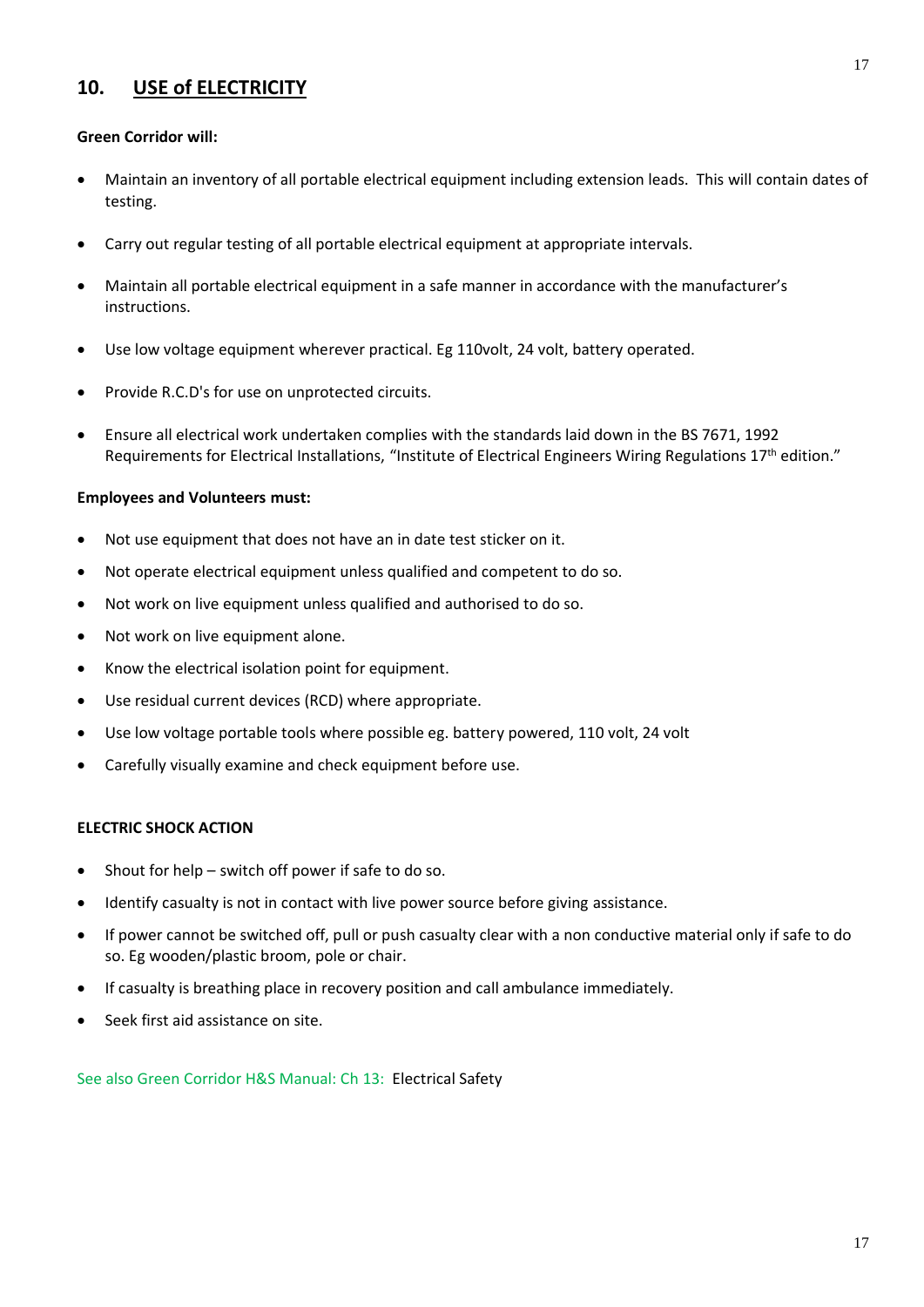# **11. USE of EQUIPMENT & TOOLS**

#### **Green Corridor will:**

- Provide suitable and safe equipment appropriate to the task in hand to employees and volunteers.
- Ensure plant and equipment, hired / bought, conforms to an appropriate BS/EU Standard and has a CE mark.
- Maintain an inventory of plant and equipment that is subject to a regular schedule of testing and inspection. (This will be recorded on the Green Corridor "Record of work equipment" form)
- Maintain, test and inspect all work equipment in accordance with the manufacturer's guidelines.
- Provide training to staff in the safe use of equipment.
- Include lifting equipment and accessories within the above.

#### **Employees and Volunteers shall:**

- Only use equipment/tools they are trained and competent in the use of. ALL such equipment must be in safe working order and in date for testing.
- Not use site equipment/tools without permission or authorisation to do so.
- Check all equipment prior to use.
- Report all defects in tools or equipment to your Manager Do not use it if unsafe.
- Ensure all guards and safety devices are in place and not overridden or bypassed whilst using equipment.
- Wear appropriate PPE at all times
- Follow safe procedures when working with or testing systems involving fluids under pressure.

#### See also Green Corridor H&S Manual: Ch 14: Work Equipment & Machinery Ch 15: Grounds Maintenance Activities

# **12. STORAGE**

#### **Green Corridor will:**

• Provide suitable means for the safe storage of substances and equipment

#### **Employees and Volunteers must:**

- Store materials and equipment in an orderly and safe manner.
- Store flammables, corrosives, gases and other hazardous substances in a safe manner.
- Store tools and equipment in vehicles in a safe manner ensuring they cannot move free.
- Obtain permission to store plant, tools/equipment or substances or materials on site.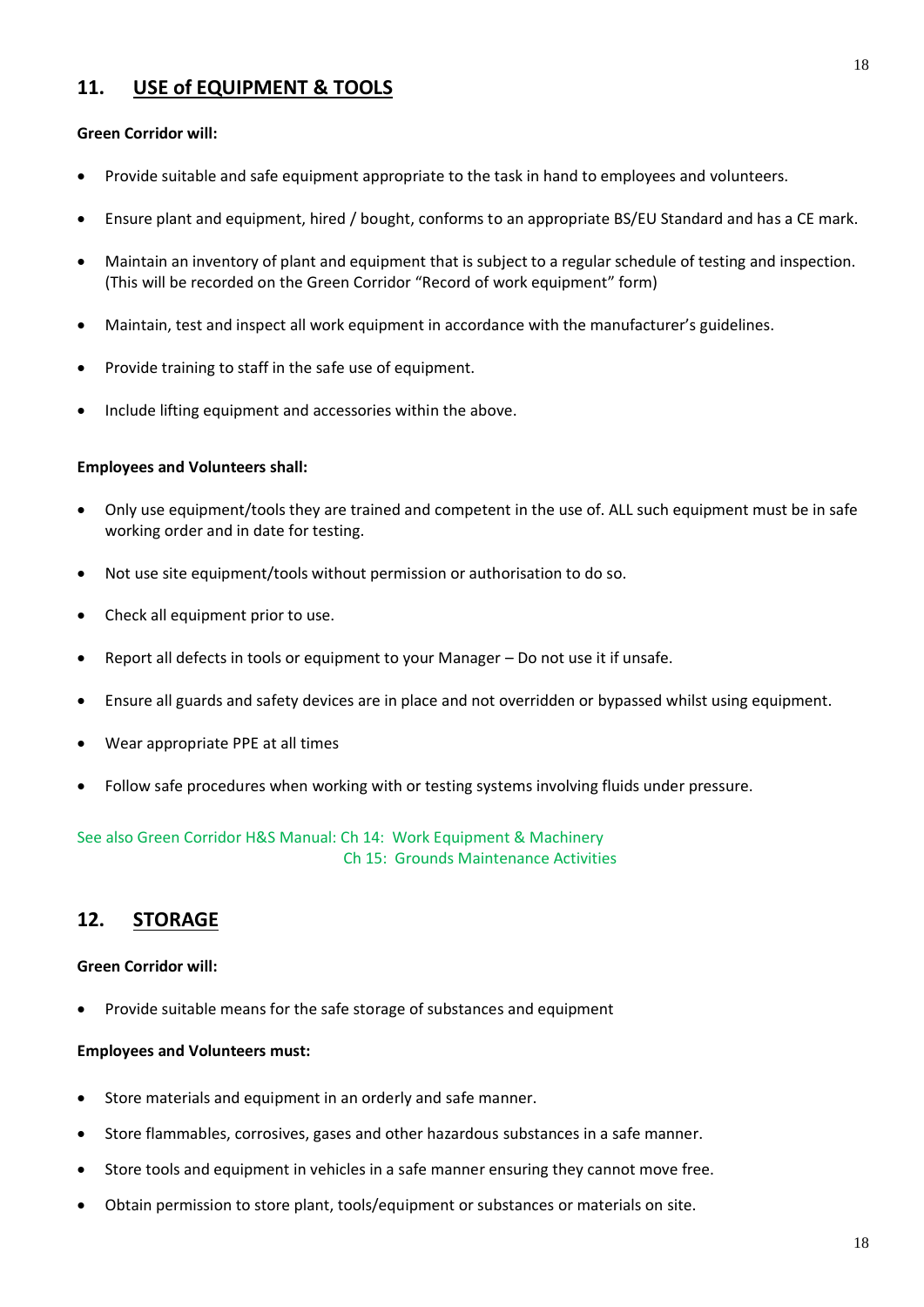# **13. NOISE & VIBRATION**

#### **Green Corridor will:**

- Consider noise and vibration levels present in any work activity and reduce levels to the lowest reasonably practicable (by means other than PPE in the first instance)
- Assess noise and vibration levels where appropriate and take appropriate control measures (consider noise levels approaching 80 dB(A). Lower exposure action level)
- Consider vibration action levels approaching 2.5m/s<sup>2</sup> for hand arm vibration and 0.5 m/s<sup>2</sup> for whole body vibration.
- Provide suitable and appropriate PPE to employees and volunteers.

#### **Employees and Volunteers shall:**

- Follow instructions (including safety signs) to wear PPE
- Take care of and wear any hearing protection provided.
- Report any defects in protective equipment to your manager.
- Be prepared to wear PPE if sudden and unexpected significant noise is generated.

# **14. PERSONAL PROTECTIVE EQUIPMENT**

PPE will be required in addition to Engineering control measures where it is the only reasonably practicable means of controlling exposure. Equipment will include head protection, overalls, gloves, face masks, goggles, ear defenders and high visibility clothing including vests/jackets.

#### **Green Corridor will:**

- Provide suitable PPE free of charge to all its employees and volunteers who need it.
- Assess the risk to health and safety from any activity and ensure the PPE is suitable for the task.
- Instruct, train and pass information to employees and volunteers on the use of PPE.
- Maintain PPE in accordance with the manufacturer's instructions.

#### **Employees and Volunteers must:**

- Use and wear PPE provided correctly at all times.
- Report any loss or damage to your manager.
- Wear hard hats on sites designated hard hat areas.
- Follow safety sign guidance relating to PPE.

#### **NO PPE-NO WORK**

Green Corridor fully appreciates the importance of wearing appropriate and suitable personal protective equipment and will not allow any volunteer, employee or sub-contractor under our control to work on site without the appropriate PPE.

See also Green Corridor H&S Manual: Ch 17: Personal Protective Equipment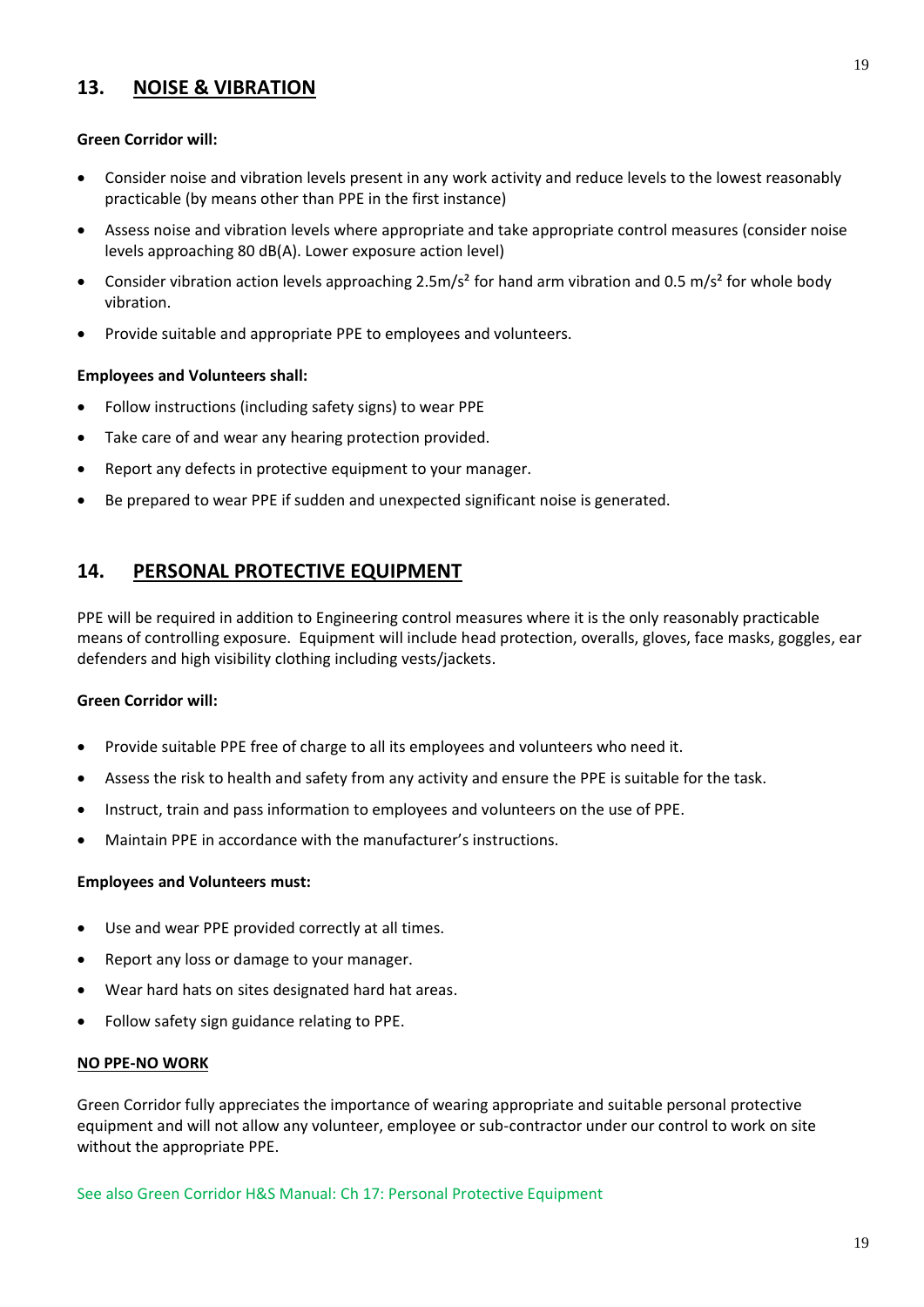### **15. WORKING at HEIGHT**

#### **Green Corridor will:**

- Avoid work at height where possible & only undertake work at height where this is absolutely necessary.
- Undertake an assessment of any work at height and plan activities.
- Provide employees and volunteers with suitable and appropriate access equipment to enable them to carry out their work safely.
- Undertake regular inspections of access equipment and maintain records of such.
- Ensure all ladders and stepladders carry an inspection tag indicating the date of the last inspection and when the next inspection is due.
- Mark access equipment to indicate inspection date and period.
- Maintain access equipment in a safe condition.
- Take out of use any equipment that is not in good condition or that has failed inspection and mark it accordingly.
- Inform employees and volunteers of hazards associated with working at heights, control measures to work safely and provide training when required.

#### **Employees and Volunteers should:**

- Not work at height if the task can be done at ground level.
- Follow guidance in any risk assessment undertaken. (A generic assessment may suffice in some low risk activities).
- Use only suitable and appropriate access equipment.
- Consider the risks to yourself and other persons, including site personnel and members of the public before proceeding with the task.
- Never walk on or next to roofs, skylights or fragile materials unless suitable crawling boards / walkways, barriers or suitable procedures are in force.
- Not use site access equipment unless given permission to do so and the equipment is in a safe condition.
- Be aware of overhead hazards such as electricity cables.
- Only erect a scaffold or tower if PASMA trained and competent to do so, following the manufacturer's instructions at all times
- Hoist/raise all materials in a safe manner.

See also Green Corridor H&S Manual: Ch 16: Working at Height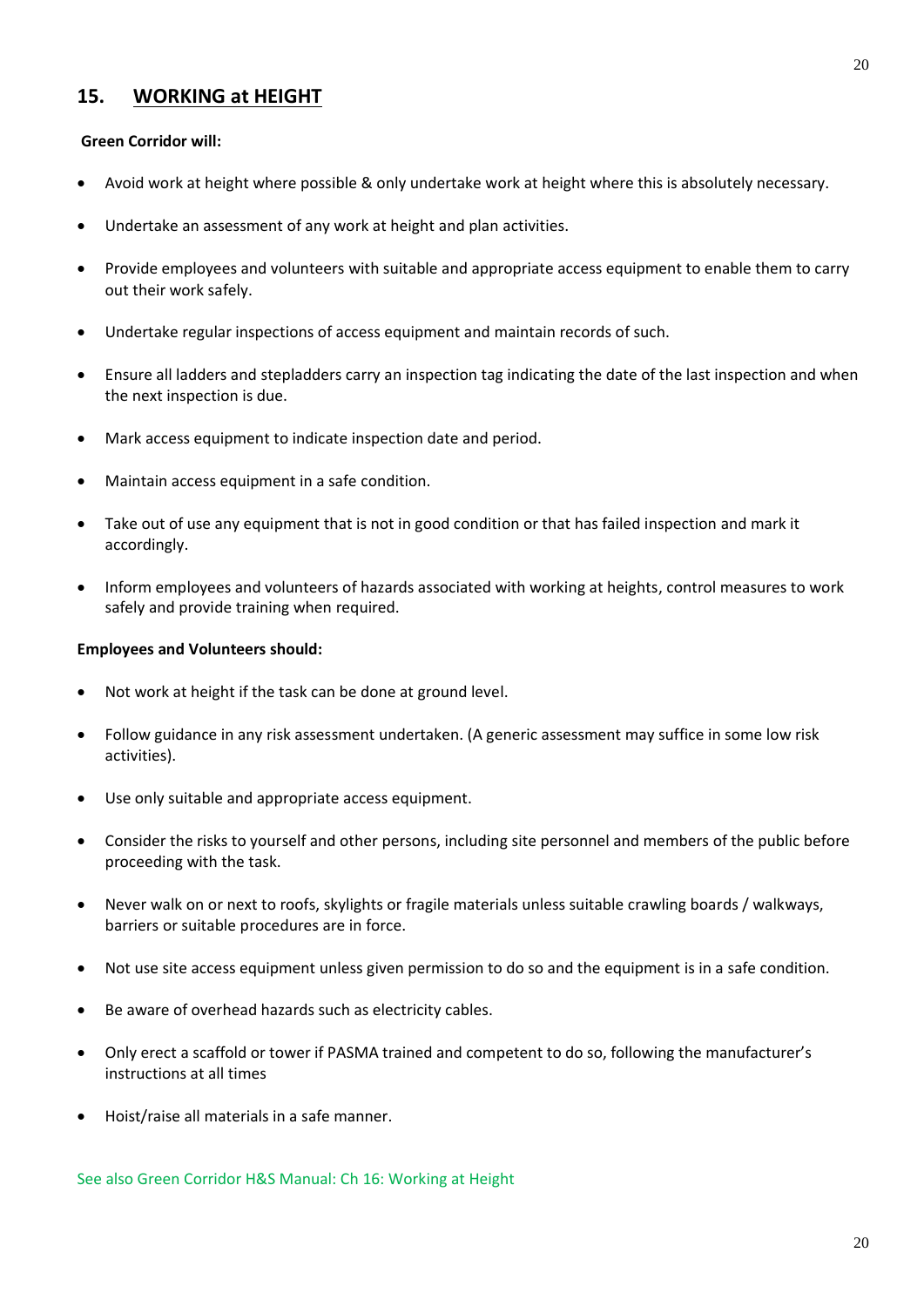### **16. MANUAL HANDLING**

#### **Green Corridor will:**

- Assess the risk to employees and volunteers from manual handling operations.
- Avoid manual handling activities where possible
- Provide equipment such as trolleys, sack trucks and wheel barrows to reduce manual handling.
- Provide information and training on safe manual handling techniques for employees and volunteers.

#### **Employees and Volunteers shall:**

- Avoid manual handling activities where possible.
- Not manually handle any item outside their capabilities.
- Follow guidance and instructions contained in any generic/specific risk assessment.

#### See also Green Corridor H&S Manual: Ch 8: Manual Handling

### **17. LONE WORKING**

#### **Green Corridor will:**

- Assess the risks to employees and volunteers when engaged in lone working.
- Pass information to employees and volunteers regarding the hazards of any lone working.
- Provide employees and volunteers working alone with suitable communications.

#### **Employees and Volunteers shall:**

- Not work alone in a confined space.
- Inform Head Office i.e. Manager of a contact point when starting lone working and again upon completion.
- Not work alone on live electrical supplies or equipment.
- Follow site procedures when working in a confined space.

See also Green Corridor H&S Manual: Ch 22: Personal safety & Lone Working

### **18. CONFINED SPACES**

#### **Green Corridor will:**

- Avoid the need for staff or volunteers to work in confined spaces.
- Where confined space work is required take professional advice regarding the safe approach to this work.
- Inform staff of the hazards associated with entry into confined spaces.
- Put in place and implement appropriate control measures to reduce any risk to a safe level.

See also Green Corridor H&S Manual: Ch31: Confined Spaces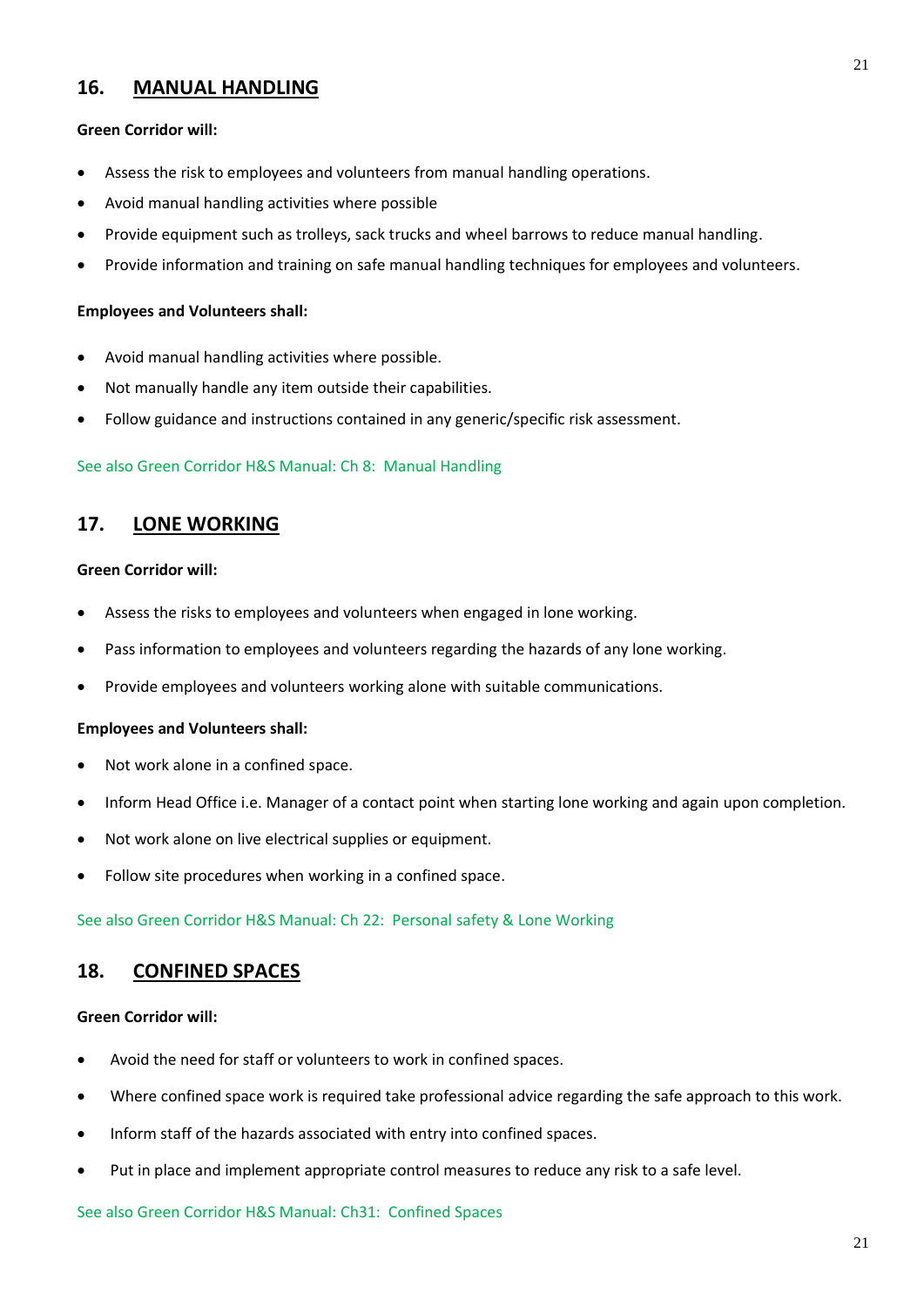# **19. HAZARDOUS SUBSTANCES**

#### **Green Corridor will:**

- Obtain "Material Safety Data Sheets" from the manufacturer for all hazardous substances used.
- Carry out risk assessments for all hazardous substances used and hold suitable records.
- Substitute hazardous substances with less harmful alternatives if possible.
- Pass information on assessments to employees and volunteers.
- Store and transport hazardous substances in a safe manner

#### **Employees and Volunteers must:**

- Follow manufacturer's guidance, and hazard data and any risk assessment information when using any hazardous substance. Information should be known on:
	- Safe use and transportation
	- Hazard presented
	- First aid / emergency procedures
	- Safe disposal
- Ensure good natural ventilation when working with hazardous substances or fume.
- Wear appropriate PPE.
- Dispose of hazardous substances in a safe manner and in accordance with Waste Disposal Regulations and site procedures.
- Not eat, drink or smoke whilst using hazardous substances.
- Always wash your hands after using hazardous substances.
- Clear up spillages immediately, following correct procedures.

See also Green Corridor H&S Manual: Ch 9: Hazardous Substances Ch 10: Biological Diseases & Ill Health Ch 11: Use of Pesticides

# **20. ZOONOSES (Including Weils disease)**

#### **Green Corridor will:**

- Provide information & instruction to staff and volunteers on diseases spread by animals to humans (known as zoonoses). This will include: Weil's disease spread by rats, psittacosis spread by bird droppings, toxicari canis spread by dog faeces and Lyme's disease spread by tics.
- Information should include: activities / locations where there is a potential for infection, routes of infection, ill-health signs and symptoms and common control measures.

See also Green Corridor H&S Manual: Ch: 10: Biological Diseases & Ill Health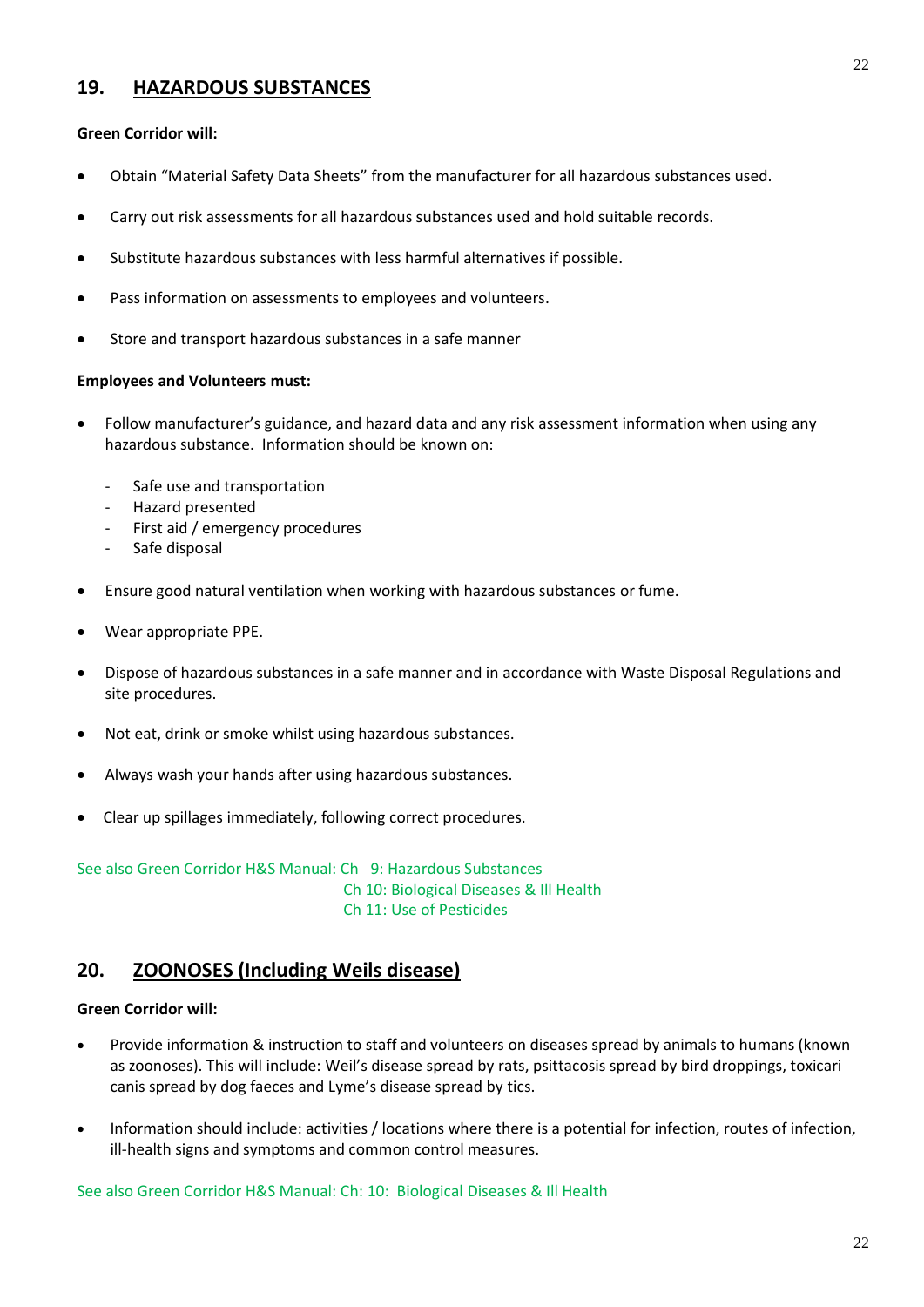# **21. PERSONAL HYGIENE**

### **Green Corridor will:**

- Encourage strict hygiene procedures with regard to all work activities
- Provide facilities to enable high levels of personal hygiene
- Inform employees and volunteers of the hazards associated with poor hygiene and the accepted control measures. This will include action to be taken in the event of needle- stick or sharps injury.

#### **Sharps / Needle stick injury – Action to be taken:**

- 1. Encourage bleeding from the wound. Do not suck or rub the wound.
- 2. Wash area thoroughly with soap and water
- 3. Cover with a waterproof dressing
- 4. Notify your line manager and report and record the incident promptly.
- 5. Contact your local accident and emergency unit/hospital for further advice.

#### **Employees should:**

- Wear appropriate PPE.
- Wear disposable rubber gloves whenever contact with bodily fluids or biological waste is required.
- Dispose of any sharps found in a safe manner in accordance with site rules.
- Consider the advantages of Tetanus immunisation.
- Consider the use of barrier creams where appropriate.
- Remain aware to any signs, symptoms and changes to your body or skin. If you see your GP about any skin problem, remember to tell them about any substance you used frequently or have been contaminated by.
- Wash hands thoroughly after working, especially when using hazardous substances and before eating, drinking or smoking.
- Cover cuts and abrasions with a breathable waterproof dressing to prevent contamination.

See also Green Corridor H&S Manual: Ch: 10: Biological Diseases & Ill Health

# **22**. **HEPATITIS**

Green Corridor adopts a positive policy regarding good hygiene and the control of infection.

#### **Green Corridor will:**

- Provide information to staff and other groups who may be at risk of exposure to Hepatitis B.
- Offer immunisation to staff who are at risk.

#### **Who should be offered immunisation**

- Staff who regularly work in establishments or peripatetic workers visiting homes, who have direct personal contact with clients suffering from a learning disability.
- Staff who may be subject to violence resulting in cross-infection from bodily fluids passing on blood-borne diseases.
- Where there is a significant risk that staff may come into contact with sharps that may be contaminated

See also Green Corridor H&S Manual: Ch 25: Hepatitis B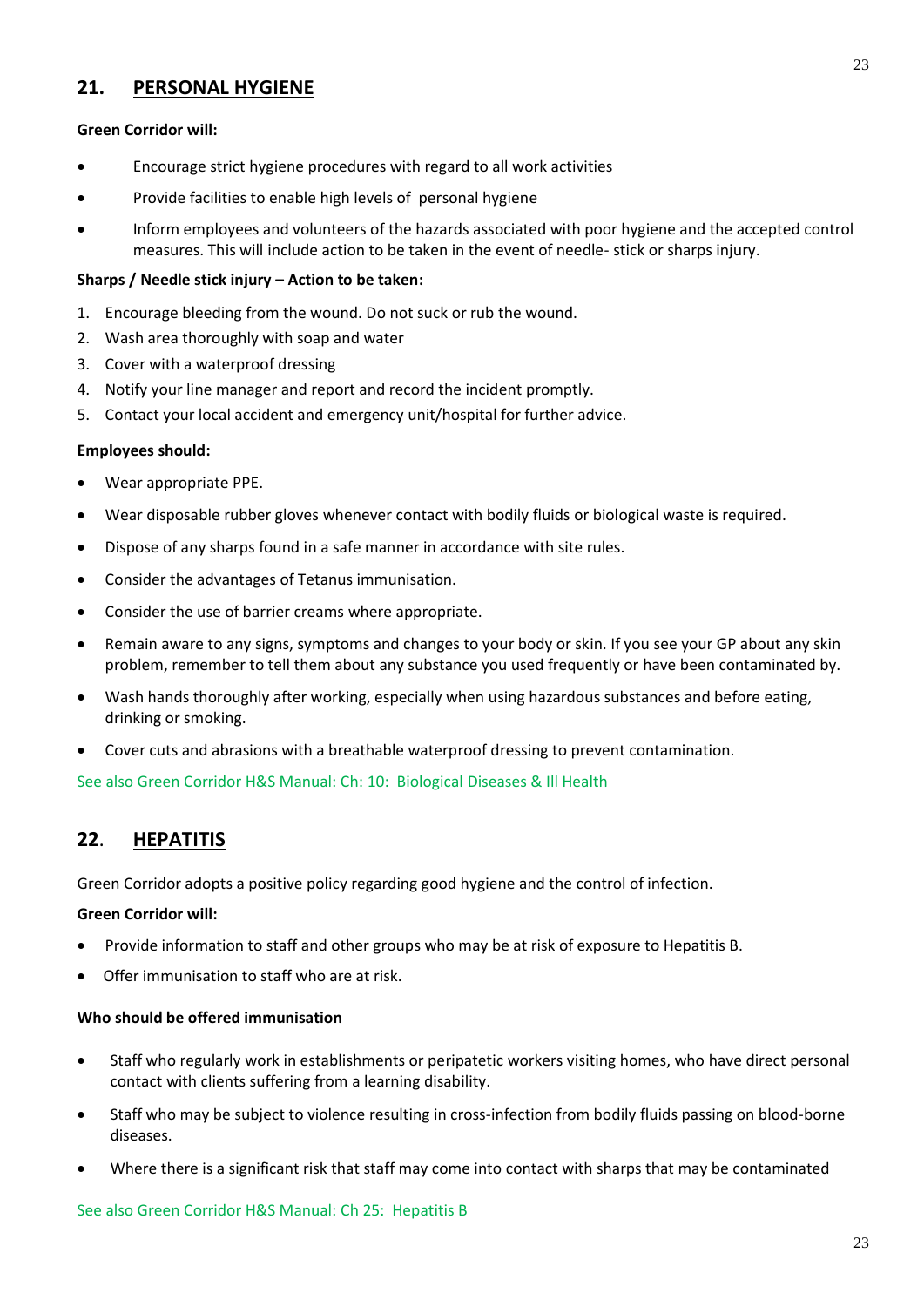# **23. ASBESTOS**

Green Corridor will:

- Manage asbestos on site and will maintain an Asbestos Management Plan which is readily available.
- Maintain a register relating to the type, condition and location of asbestos on site and take appropriate remedial action to control and reduce any risk.
- Obtain information relating to the type, condition and location of asbestos in the work area from the Client. Green Corridor management will request to view the asbestos register where appropriate.
- Inform employees and volunteers of the risks associated with asbestos and precautions to be taken.
- If the circumstances arise where work with asbestos is required seek competent advice so as to comply with the requirements of the Control of Asbestos Regulations 2012. (A specialist contractor licensed by the HSE may be required).
- Ensure unlicensed work on asbestos containing materials will only be undertaken by persons who are competent and have received appropriate information, instruction and training.
- Assess the risk to the health and safety of employees and volunteers exposure to asbestos.
- Inform Subcontractors (as appropriate) of the location of asbestos detailed in the Asbestos Register that may affect their or other person's health.
- Where the composition of a material is not known, presume it is asbestos.

#### **Employees must:**

- Not undertake or allow any work by contractors to the fabric or systems of the premises without first consulting with the Site Manager and obtaining authorisation.
- Not disturb, drill, work on, remove or dispose of any substance they consider may be, or know to be asbestos, or an asbestos containing material, discovered during work.
- Refer to the Asbestos Register prior to commencement of any work that may disturb the fabric of the building. (Consider especially maintenance or IT cabling activities).
- Inform the Site Manager upon potential discovery or disturbance of asbestos and get advice.
- If they believe they have disturbed asbestos containing material work must be stopped in the immediate vicinity and staff moved to a separate area, the area made secure and the Site Manager informed immediately. Procedures for "Uncontrolled release of asbestos" must be followed.
- Familiarise themselves with the guidance contained in the Health and Safety Manual.

#### See also Green Corridor H&S Manual: Ch 12: Asbestos

### **24. SMOKING at WORK**

- In the interests of providing a healthy and safe working environment, employees and volunteers or contractors are not permitted to smoke inside Green Corridor premises. This includes company vehicles and areas such as the Barn and polytunnel. This will include electronic and e-cigarettes.
- Smoking will be allowed at the external designated smoking area only.
- No smoking signs will be posted at appropriate locations / entrances to company premises and vehicles.
- Local procedures for smoking on Clients sites must be adhered to.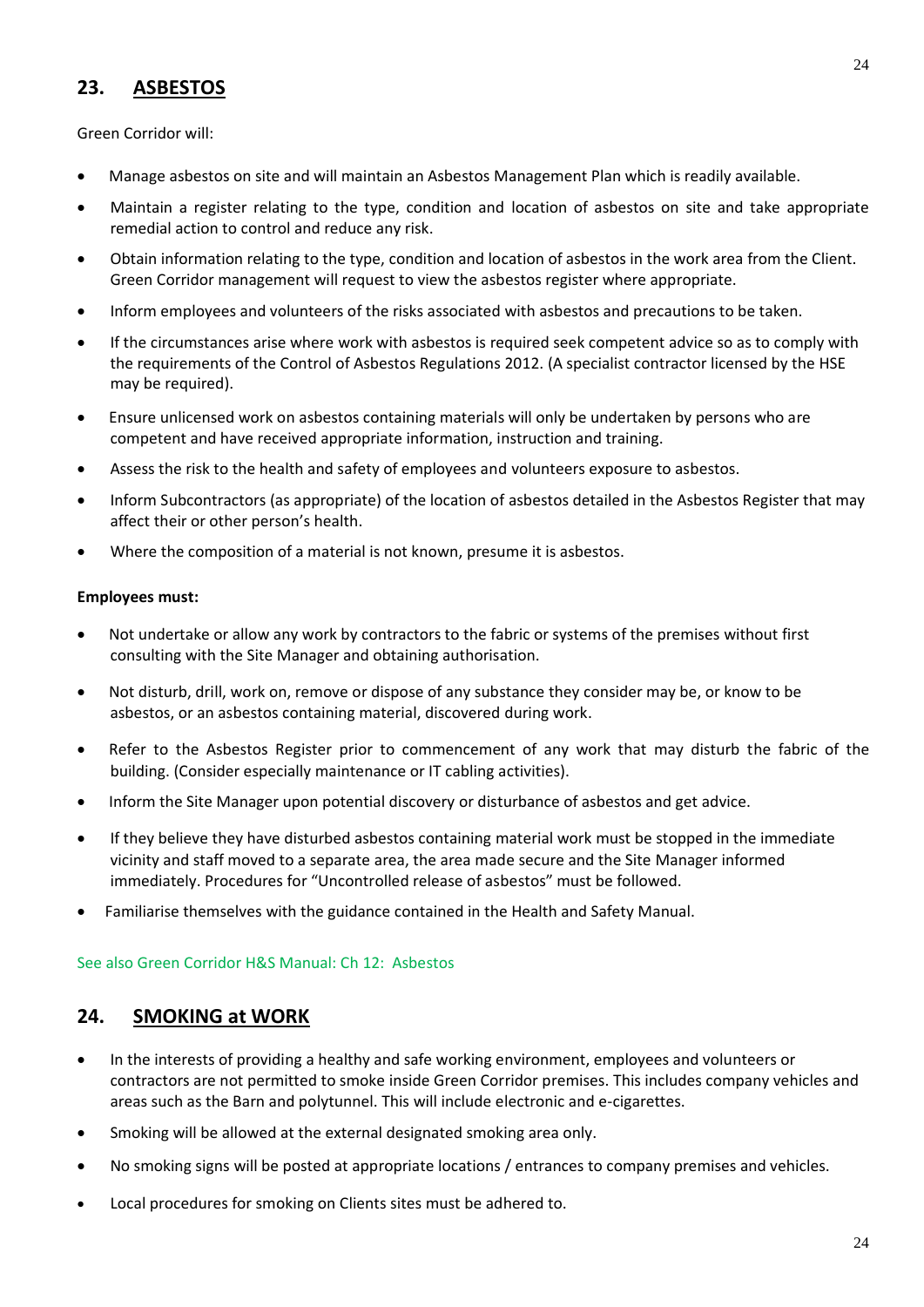# **25. CONTROL OF LEGIONNELLA**

It is the policy of Green Corridor to prevent, control and minimise the risk from legionella so as to provide and maintain safe and healthy working conditions for all persons who use our facilities.

- Green Corridor will:
- Manage the control of legionella on site.

To ensure compliance with the above Management will liaise and consult with the owner of the Premises to ascertain the level of control measures and procedures already in place. These and any further required procedures should include and cover the areas below:

- Identify and assess sources of risk.
- As appropriate, prepare a written scheme for preventing or controlling any identified risk.
- Implement, manage and monitor any precautions and control measures.
- Maintain records of any precautions and controls taken.
- Liaise with and engage the services of external term contractors as appropriate, to provide technical advice and assistance.

See also Green Corridor H&S Manual: Ch 10: Biological Diseases & Ill health

### **26. WORK RELATED STRESS**

- The management of Green Corridor will adopt and implement proactive procedures to manage and reduce the effects of stress. This will include adopting the HSE's Management standards approach comprising of:
- Demand: Can employees cope with demands of job
- Control: Are employees able to have a say about the way work is done
- Support: Do employees receive adequate information & support
- Work relationships: Improving work relationships & modifying attitudes & behaviour
- Role: Do employees understand their role & responsibilities
- Change: Does the organisation engage employees when undertaking changes
- The provision of support to staff will be given high priority.
- Confidential counselling will be provided where necessary for staff.
- Staff will be encouraged to report issues relating to stress.
- Managers will receive training and information to enable them to be aware of the causes of stress and the recognition signs of stress in others.

See also Green Corridor H&S Manual: Ch 38: Work Related Stress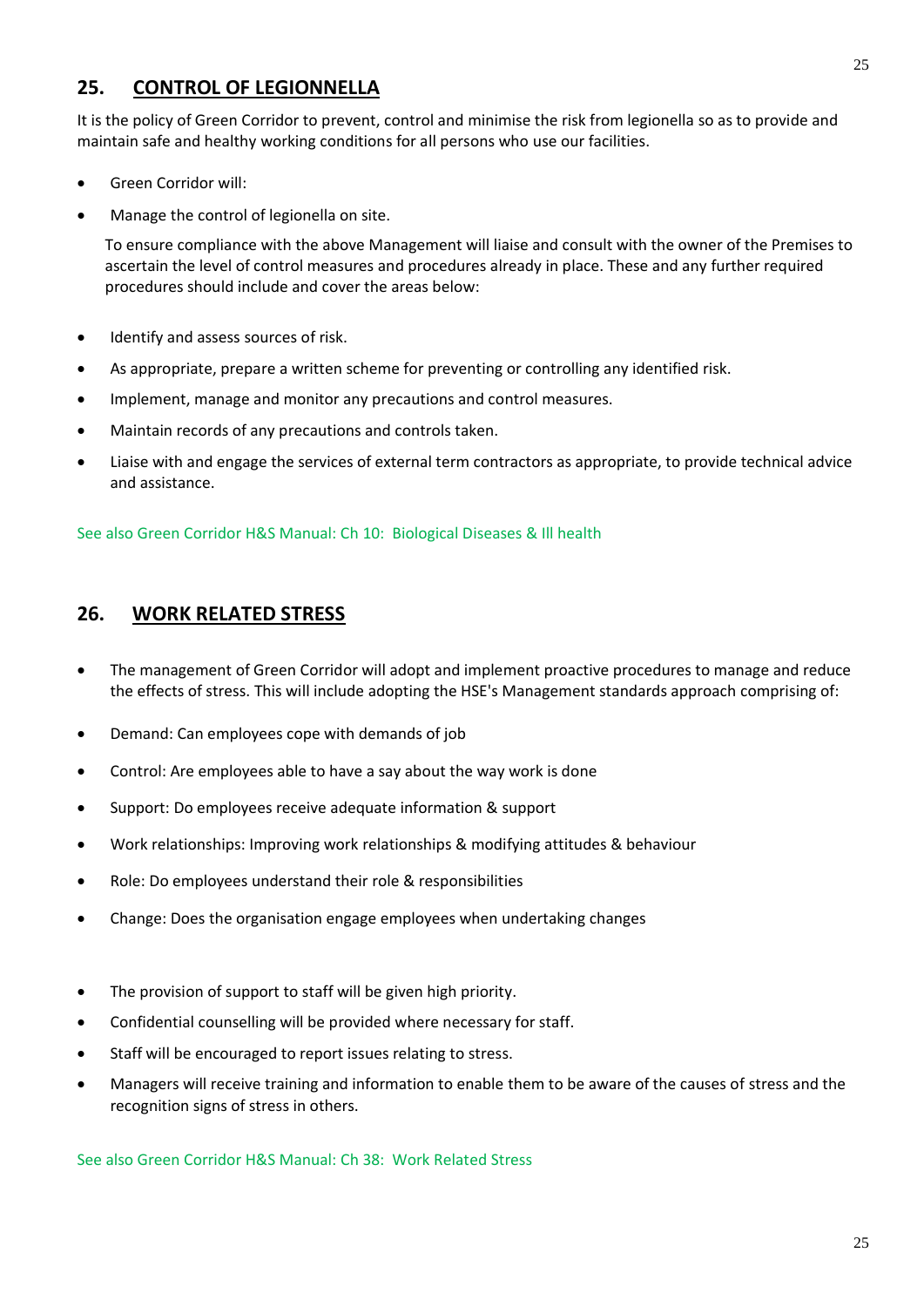# **27. HOUSEKEEPING**

#### **Green Corridor will:**

• Maintain high standards of housekeeping internally and externally

#### **Employees, Learners and Volunteers must:**

• Ensure that working sites are kept as tidy as practicable, and that debris is regularly and safely removed.

#### This includes:

- Keeping passageways and corridors clear.
- Keeping fire doors clear.
- Not obstructing fire extinguishers
- Providing a final clean when the work has finished and leaving the area safe for further work/occupation.
- Ensuring any bin or tidy bin under the control of Green Corridor is placed in a suitable and safe position.
- Disposing of hazardous substances such as flammables, fuel or paints in a safe manner.
- Ensuring any spillages are cleaned up immediately and disposed of in a safe manner in accordance with site rules.

### **28. HEALTH & SAFETY SIGNS**

#### **Green Corridor will:**

- Ensure any vehicles carrying pressurised cylinders are marked accordingly.
- Display a copy of the Health and Safety Executive's Health and Safety at Work poster at the company premises.
- Encourage all staff to obey /follow health and safety signs and road traffic signs.

#### **Employees and Volunteers must:**

- Be aware of safety signs likely to be found on site and their meaning.
- Observe all safety signs especially prohibition and mandatory signs.
- Obey all speed limits, traffic systems and use only recognised access routes whether travelling by vehicle or by foot.

See also Green Corridor H&S Manual: Ch **27**: Health & Safety Signs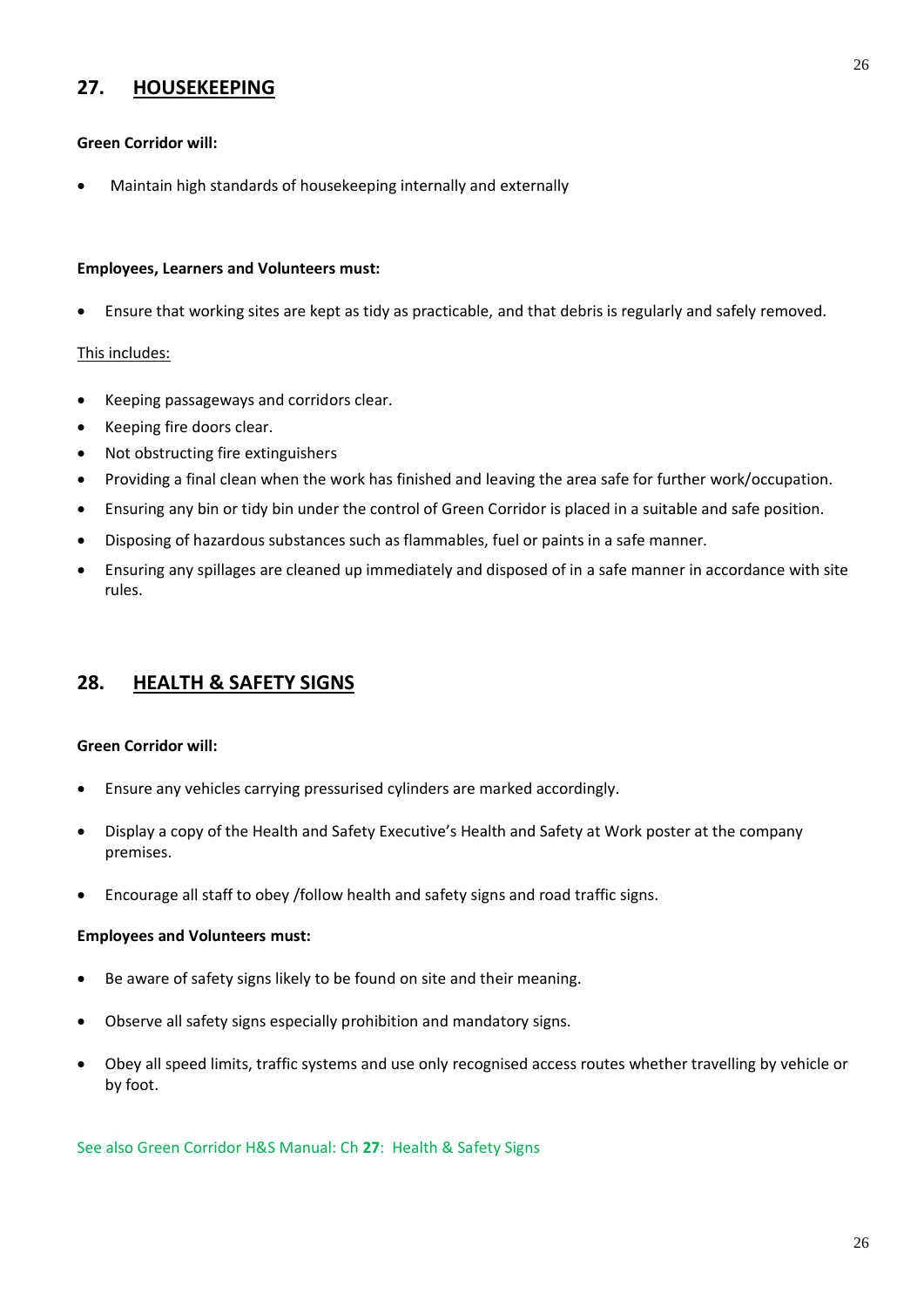# **29. LIQUID PROPANE GAS (LPG) & PETROL**

#### **Green Corridor will:**

- Adopt safe procedures when working with LPG and Highly Flammable Liquids such as petrol.
- Restrict and control the use of petrol by staff and volunteers.

#### **Employees and Volunteers must:**

- Comply with the manufacturer's instructions for safe use, storage, transport and disposal when using LPG and petrol.
- Store LPG bottles and petrol away from sources of heat and ignition in a well ventilated position, preferably outdoors Petrol should be stored in approved containers.
- Store LPG bottles in an upright position
- In the event of a small LPG leak not involving fire, stop the escape of gas immediately or if not possible and only if **safe to do so** remove bottle to a safe area, preferably outdoors, away from sources of ignition and on level ground and take further action as required.
- If an LPG leak occurs indoors open all windows and doors to aid natural ventilation and tell people to leave the building. Do not switch on any lights or start electrical equipment.
- Inform the Site Manager of any LPG leak or petrol spillage immediately
- Be prepared to raise the alarm and call the emergency services if necessary.
- Check the condition of LPG rubber hoses/pipes and connectors.

Decanting of petrol must only be undertaken by an employee. Volunteers are not permitted to decant / fill equipment with petrol.

#### **NOTE**

- LPG is heavier than air and may flow along the ground into drains or sink to the lowest level of the surrounding area, and be ignited at a considerable distance from the source of leakage.
- At very high concentrations in air, LPG vapour is an anaesthetic and subsequently an asphyxiant by decreasing the available oxygen.

See also Green Corridor H&S Manual: Ch **32**: Compressed Gases & Highly Flammable Liquids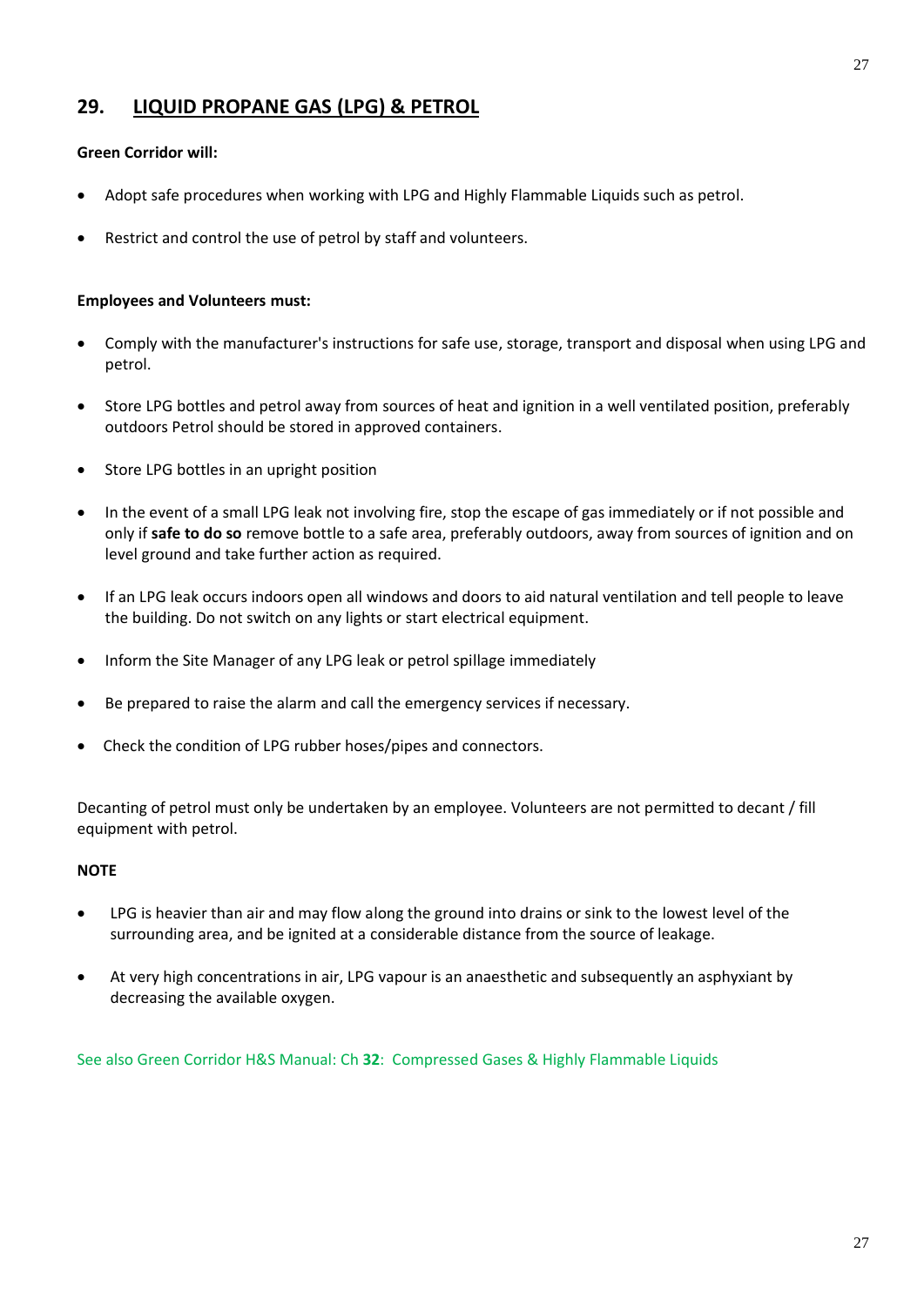# **30. USE of VEHICLES on COMPANY BUSINESS**

#### **Green Corridor will:**

- Identify all risks associated with driving at work within individual risks to each driver.
- Bring the following information to the attention of staff and volunteers )

#### All persons bringing a vehicle or motor cycle on site must:

- Hold appropriate licenses.
- Ensure that your vehicle is maintained in a roadworthy condition at all times.
- Drive with due care and attention whilst on the site.
- Follow all traffic directional signs and keep to speed limits.
- Take care when reversing and manoeuvring as this is a highly pedestrianised site.
- Be aware of delivery / waste transfer vehicles manoeuvring and unloading.
- Park in designated bays only.
- Ensure that you secure and lock your vehicle and do not leave valuables on display.
- Provide copies of documents including: licence to drive, insurance, MOT / roadworthiness of vehicle, etc if requested.

#### If you drive as part of your work (as well as the above), you should:

- Inform your insurer of this fact and ensure that you have appropriate cover for these activities.
- Ensure that you undertake basic checks of your vehicle each day you drive for work.
- Never drive if you feel fatigued or have reason to believe that your driving ability is impaired for any reason.
- Inform your line manager of any medical condition or medication you are taking that may affect your ability to drive in a safe manner.
- Plan driving activities in accordance with the guidance offered by RoSPA. This is available in the Health and Safety Manual.
- Never use a hand-held mobile phone whilst driving.
- Never use a hands-free phone system whilst driving.
- Inform the Director of any prosecutions related to driving or endorsements applied to your driving license (This information will be treated in confidence).
- Managers who's staff drive as part of Green Corridor business should assess the risks to these drivers in consultation with the driver and have in place suitable procedures to plan driving activities and to minimise risk.
- Where practicable driving for meetings should be avoided and consideration should be given to alternatives such as conference calls and electronic methods of communication.

The guidance below relates to persons who use company vehicles or their own vehicle on company business.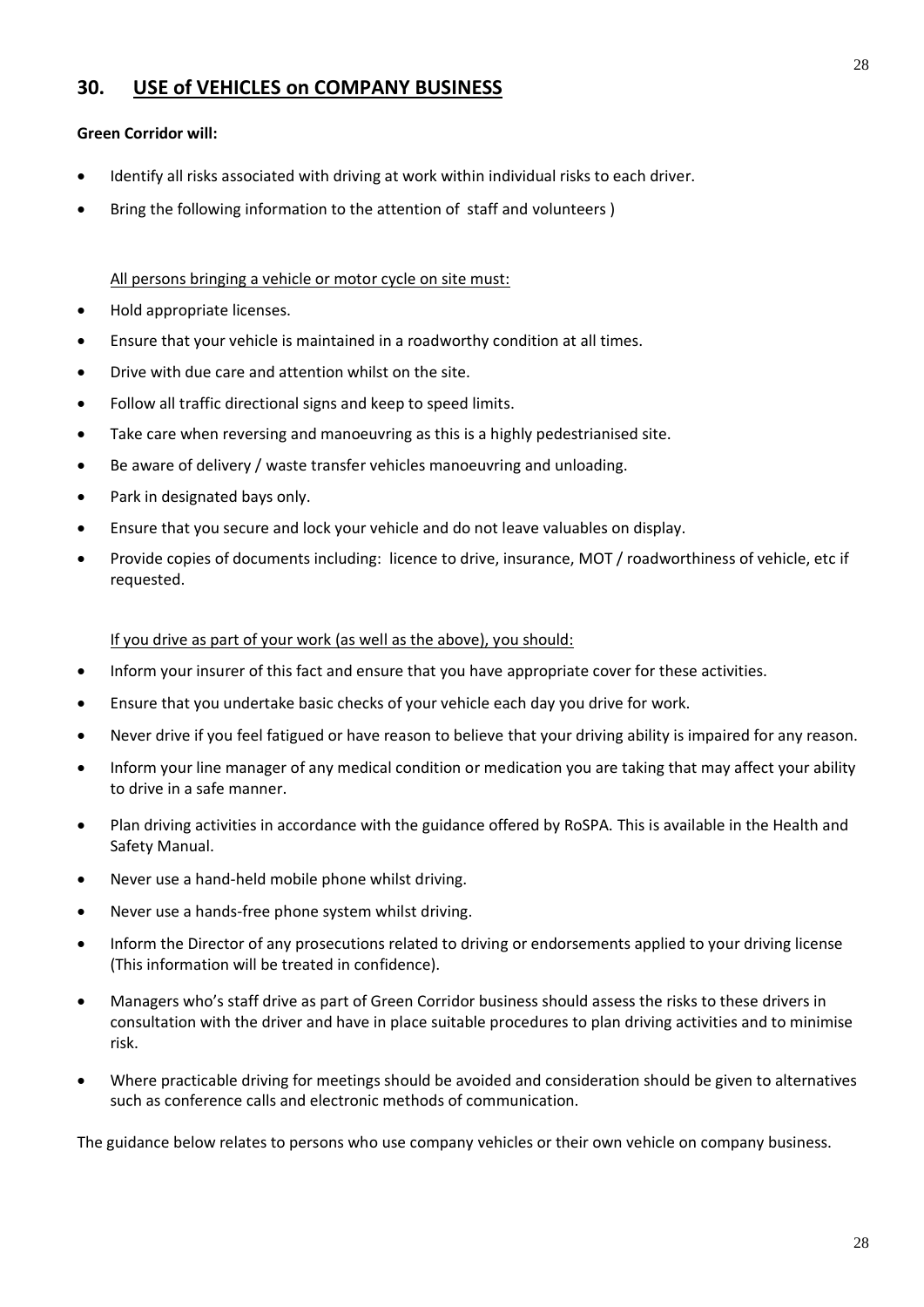- Plan any journey before setting off to include rest stops if it is likely to take longer than 2 hours. When driving for long periods take regular breaks (about every 2 hours). If you feel tired you should NOT continue your journey until you feel it is safe to do so.
- Do not drive under any circumstances if you are not fit to do so or are under the influence of alcohol or nonprescription drugs.
- In the event of an accident or incident please inform your line manager as soon as possible.
- Ensure servicing is carried out by a recognised garage at intervals recommended by the manufacturer and no vehicle is used that is suspected to be in an unsafe, illegal or un-road worthy condition for work purposes until all necessary repairs have been completed.
- Check regularly oil and water levels, screen washer bottle, tyre pressures and tyre wear as per your vehicle hand-book.
- Adjust the seat & head rests to ensure correct posture whilst driving which will help to avoid back and limb problems.
- Green corridor recommends that any motorcycle users wear a high visibility jacket and travel with their lights on at all times to increase awareness of their presence by other road users.
- Drivers must observe the Highway Code and drive in a safe manner at all times. Drivers must adhere to the legal speed limits.
- Drivers are personally liable for any fines they incur.
- Smoking is not permitted in company vehicles.
- Green Corridor remind you that it is illegal to use a hand held phone when in a vehicle with the engine running unless the driver is calling the emergency services on 999 or 112 in response to a genuine emergency when it is unsafe or impractical to stop to make the call. Green Corridor actively discourages the use of hands-free mobile phones to ensure the driver is fully concentrating on driving. Full use should be made of voice mail facilities to leave messages.
- Green Corridor recommends that you have breakdown cover for your vehicle and consider holding additional equipment where appropriate, such as spare tyre, jack and spanner for wheel nuts, first aid kit, high visibility jackets, reflective red warning triangle and flashing beacon within your vehicle for use in the event of an emergency.
- Green Corridor will ask to see and make copies of your driving licence, MOT & insurance certificate which will be held on record and checked annually.

See also Green Corridor H&S Manual: Ch 28: Minibus & Driving for Work: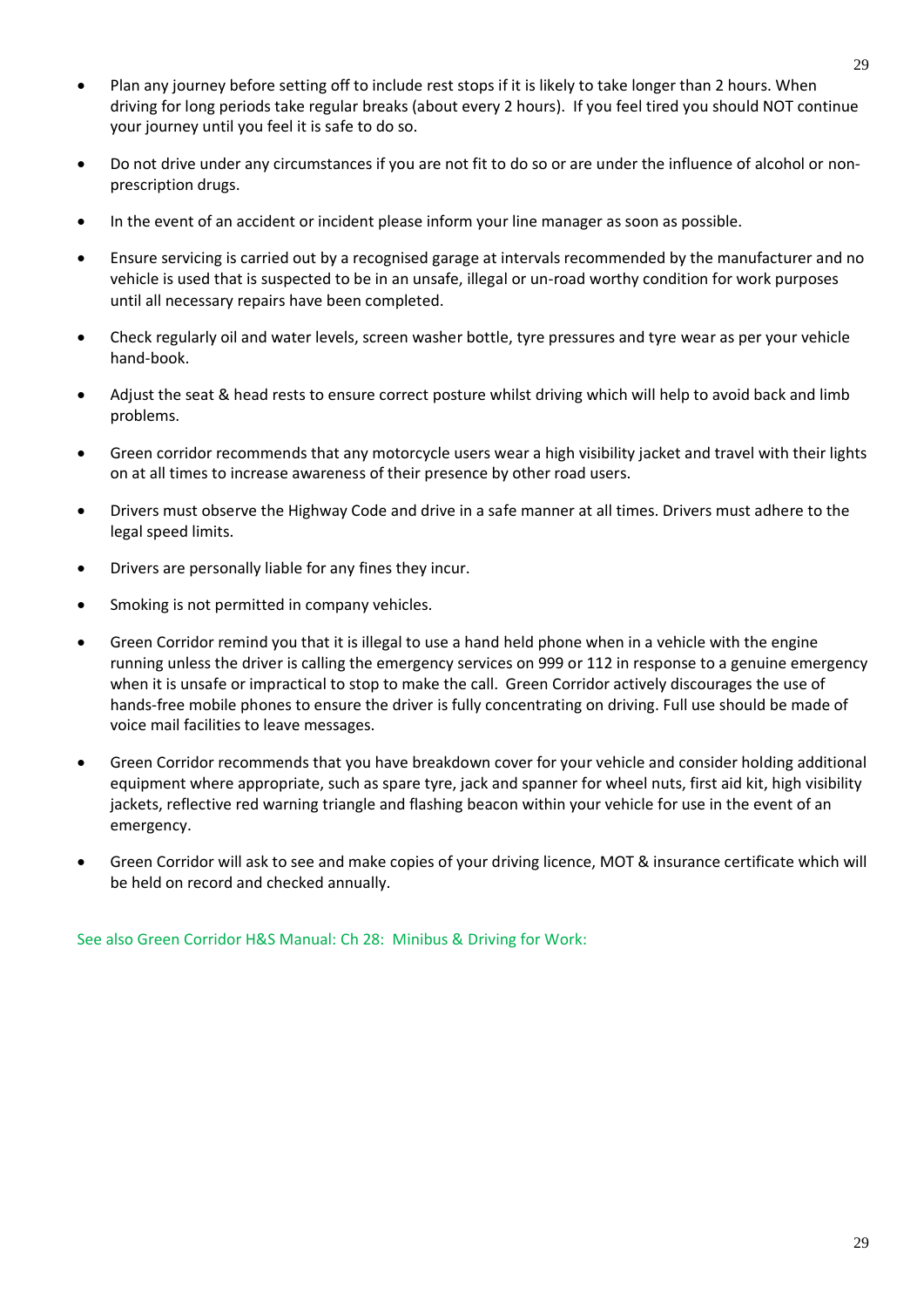# **31. ARTIFICIAL OPTICAL RADIATION & ELECTROMAGNETIC FIELDS**

#### **Green Corridor will:**

- Identify sources of artificial optical radiation that may be present in the workplace. (Sources may include, high pressure mercury floodlights, spotlamps, welding and plasma cutting equipment, lasers and sources of infra-red and ultra-violet radiation)
- Identify sources of, and levels of exposure to electromagnetic fields that may be present in the workplace (EMFs are static electric, static magnetic and time-varying electric, magnetic and electromagnetic (radio wave) fields with frequencies up to 300 GHz).
- Assess the risks to health and safety from these the above sources of radiation and put in place appropriate control measures to eliminate or reduce the risk to a safe level.
- Follow HSE "Guide for Employers on the Control of Artificial Optical Radiation at Work Regulations (AOR) 2010
- Follow HSE "Guide to the Control of Electromagnetic Fields at Work Regulations 2016: HSG 281

See also Green Corridor H&S Manual: Ch 33: Artificial Optical Radiation Ch 34: Electromagnetic Fields

# **32. ALCOHOL & DRUGS**

Green Corridor operate a policy that prohibits all persons on site to be under the influence of alcohol or drugs, whether prescribed, purchased at a chemist or classified illegal, that may adversely affect a person's concentration, judgement or ability to work in a safe manner.

# **33. PURCHASING POLICY**

#### **Green Corridor will:**

When purchasing goods, supplies, substances, equipment and machinery for use at work give due consideration to:

- Purchasing plant, equipment and tools that complies with recognised British, European and other relevant standards. Eg BS / BSEN standards / CE marked
- Replacing hazardous substances with less harmful substitutes.
- The environmental impact (including carbon footprint) of the use of particular equipment, materials and substances.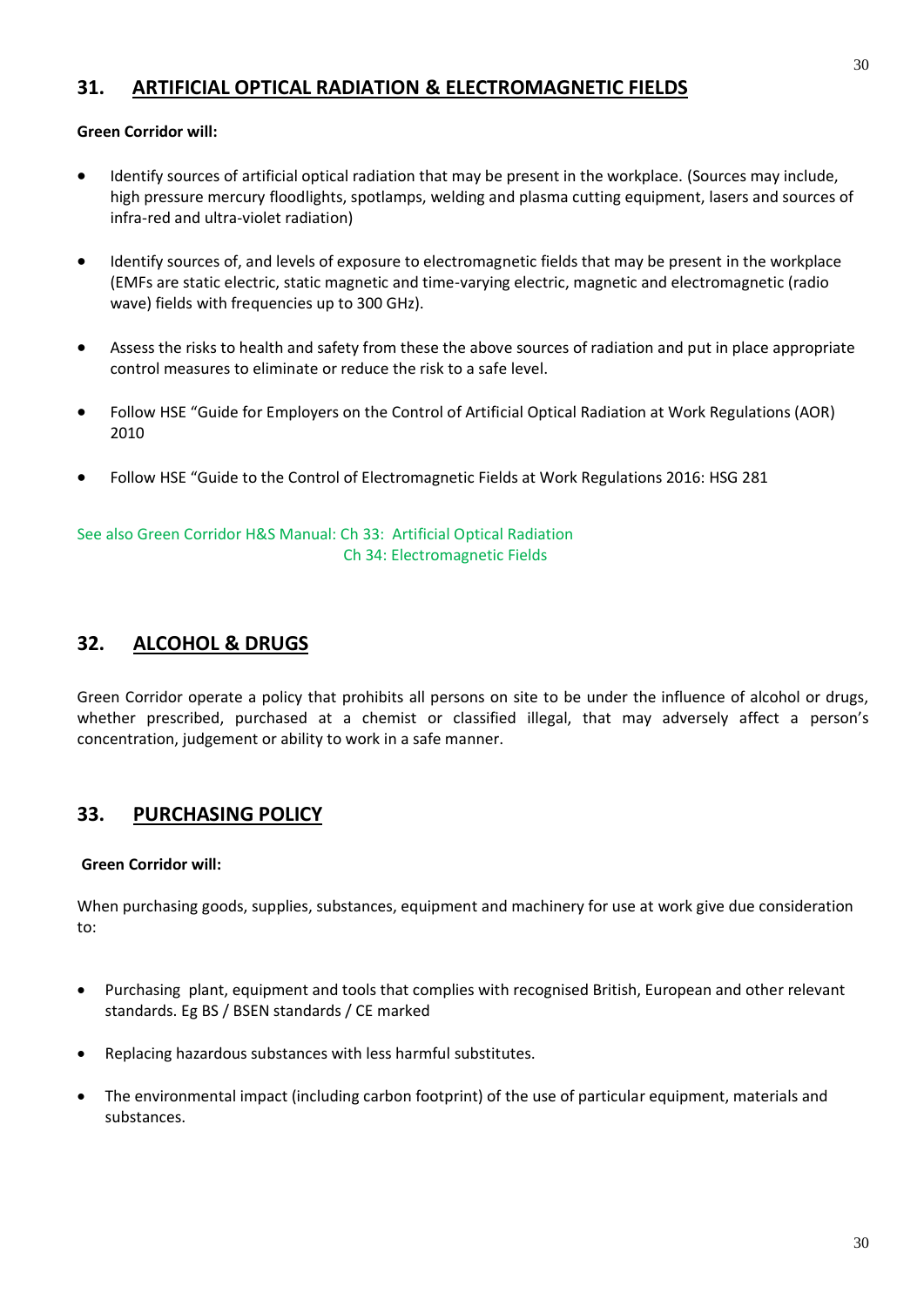# **34. SAFEGUARDING CHILDREN & VULNERABLE ADULTS POLICY & PROCEDURE**

#### **Green Corridor will:**

• Have in place, implement and review regularly its specific policy and procedure on safeguarding children and vulnerable adults. Copies of the policy are available at Head Office.

The following extract is from section 1 of the policy:

Green Corridor is committed to safeguarding all children, young people and vulnerable adults that come into contact with our work. We believe that all children, young people and vulnerable adults have an equal right to protection from abuse, regardless of their age, race, religion, ability, gender, language, background or sexual identity and consider the welfare of the child/ young person / vulnerable adult is paramount.

We will take every reasonable step to ensure that children, young people and vulnerable adults are protected where our staff and associates are involved in the delivery of our work. All suspicions and allegations of abuse will be taken seriously and responded to swiftly and appropriately.

The overall aim of this policy is to provide clear direction for employees, workers (incl. subcontractors), volunteers and site visitors about expected behaviour in dealing with safeguarding issues, ensuring concerns and referrals are handled sensitively and professionally in supporting children and vulnerable adults. We also ensure parents and carers are aware of our policies and procedures.

Designated Safeguarding Lead: Sophie Edney Designated Safeguarding Officer: Jo Dixon

# **35. WHISTLEBLOWING POLICY & PROCEDURE**

#### **Green Corridor will:**

• Have in place, implement and review regularly its specific policy and procedure on whistleblowing. Copies of the policy are available at Head Office.

The following extract is from the policy:

This policy and procedure explains how any employee, volunteer or customer of our charitable work, including children and vulnerable adults, can immediately 'blow the whistle' if they are worried or concerned about something wrong happening in the work place, safe in the knowledge that they will be supported if they come forward. The policy covers serious public interest concerns that, in the reasonable belief of the individual, are either happening now, have happened, or are likely to happen.

Green Corridor (GC) aims to conduct its business at all times with the highest standards of integrity and honesty. We expect all employees and workers to maintain the same standards in everything they do. All those who work for us are therefore strongly encouraged to report any perceived wrongdoing by the organisation or its employees, workers, contractors or agents that falls short of these principles.

The CEO is the nominated sponsor for the Whistleblowing Policy and Procedure and the nominated Escalation Lead for this policy is the Designated Safeguarding Officer, Sophie Edney who is the point of contact for all issues and concerns raised under this policy.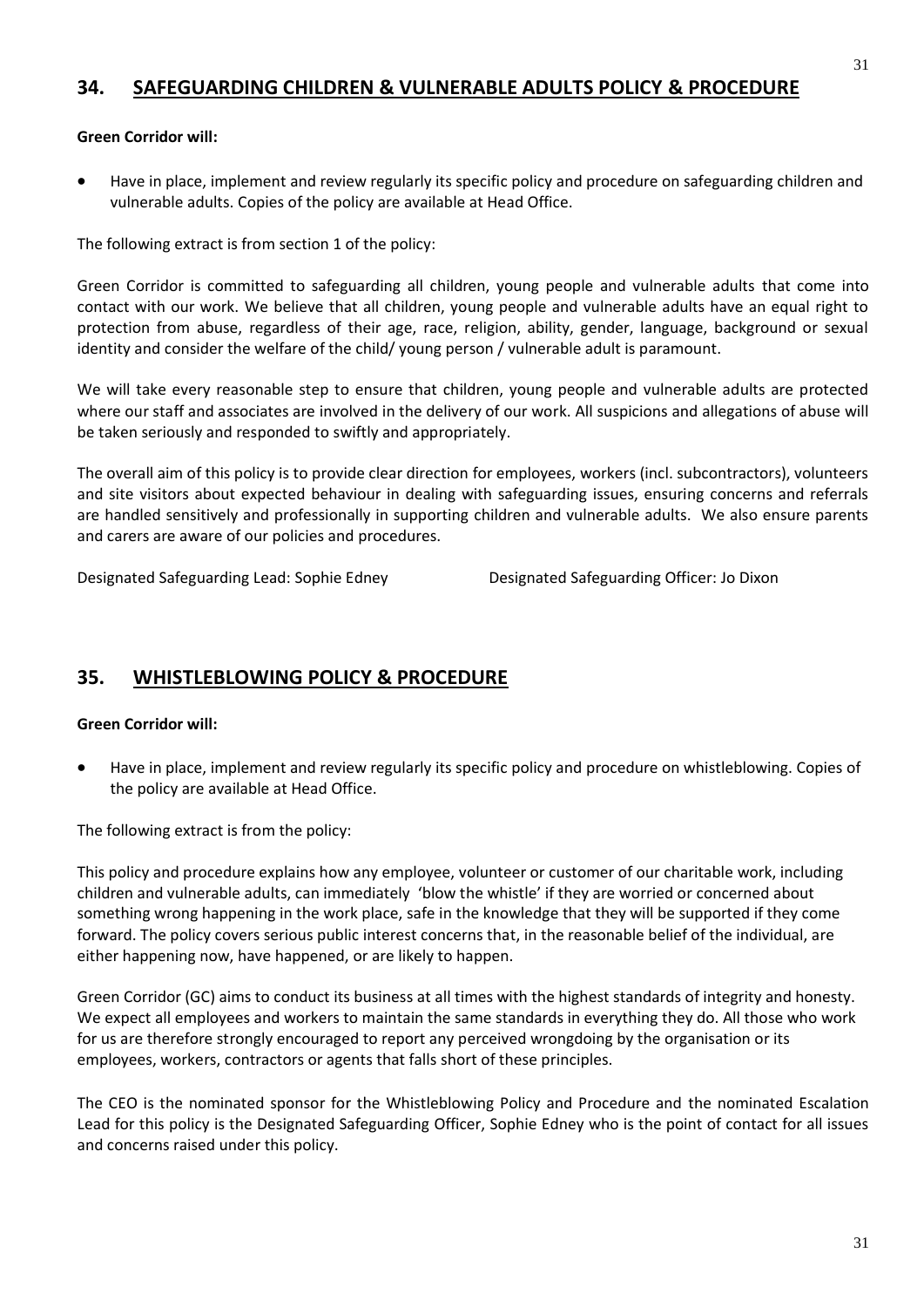# **36. MONITORING & REVIEW OF HEALTH & SAFETY**

- Health and safety performance shall be discussed and considered at quarterly Trustee Board meetings. The Board will also consider agenda items passed from staff and managers.
- Health and safety performance will be discussed at monthly team meetings.
- Feedback on health and safety will be passed to the Director from the Volunteer Steering Group.
- Senior Managers and Supervisors shall carry out regular inspections of their work areas, record findings and pass completed copies to Head Office for the attention of the Director.
- Regular monitoring, review and update of procedures shall be undertaken by the Director in the light of new/amended legislation, changes to best practice, new policy/directives, or following significant accident, incident or ill-health.
- Operational practice and procedures as laid down in the Health and Safety policy and Company Health and Safety manual shall be constantly monitored by Senior/Line Managers. Any areas of concern or where suggested improvements can be made must be brought to the attention of the Director.
- All employees and sub-contractors must bring to the attention of their line manager / supervisor any issue where there is a risk of injury or harm to any person or where there is a perceived shortcoming in Health and Safety arrangements.
- All accidents, incidents and near misses should be recorded. Significant incidents should be investigated by local managers/supervisors in the first case.
- Accident/Incident report statistics should be analysed by the Trustee Board. This may help identify any increase or trends in particular types of accident.
- The Director shall prepare an annual action plan to ensure continued development and address deficiencies in health and safety.
- This policy will be reviewed on an annual basis or following a change of circumstances or significant occurrence.
- The Health and Safety consultant will upon request undertake visits and monitoring of working site venues.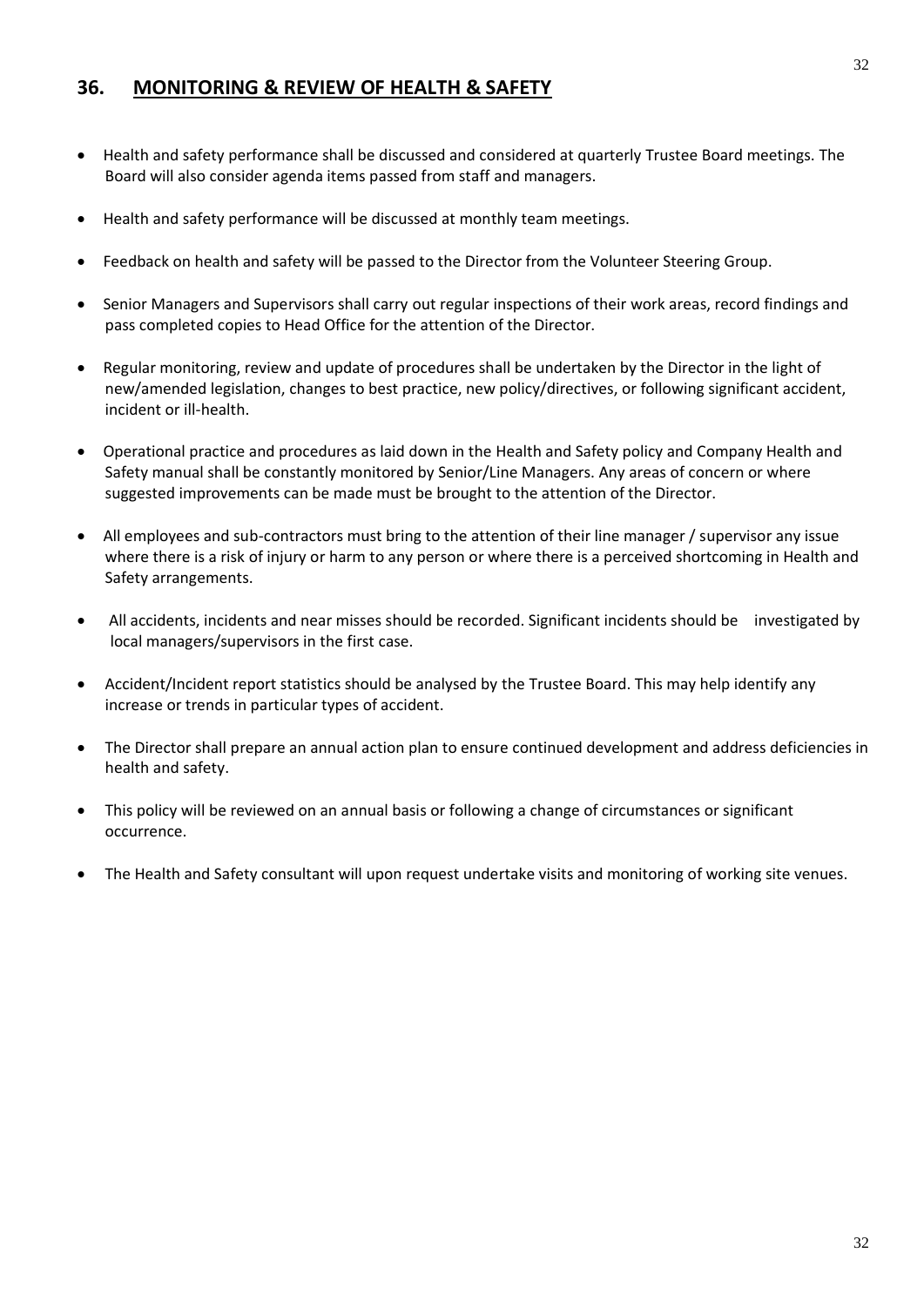#### HSG 65

The purpose of this health and safety policy is to give guidance on a range of essential health and safety issues and is part of the overall strategy of health and safety management based on the requirements of The Management of Health and Safety at Work, Regulations 1999.

Green Corridor will work to the guidance contained in HSG 65 "Managing for Health and Safety" under the model of a 'Plan, Do, Check, Act' approach which treats health and safety management as an integral part of good management generally, rather than as a stand-alone system.



| <b>PDCA</b>  | <b>ACTION</b>                                                         |
|--------------|-----------------------------------------------------------------------|
| <b>PLAN</b>  | Determine your policy / Plan for implementation                       |
| DO           | Profile risks / Organise for health and safety / Implement your plan  |
| <b>CHECK</b> | Measure performance (monitor before events, investigate after events) |
| ACT          | Review performance / Act on investigations lessons learned            |

See also Green Corridor H&S Manual: Ch **2**: Management of Health & Safety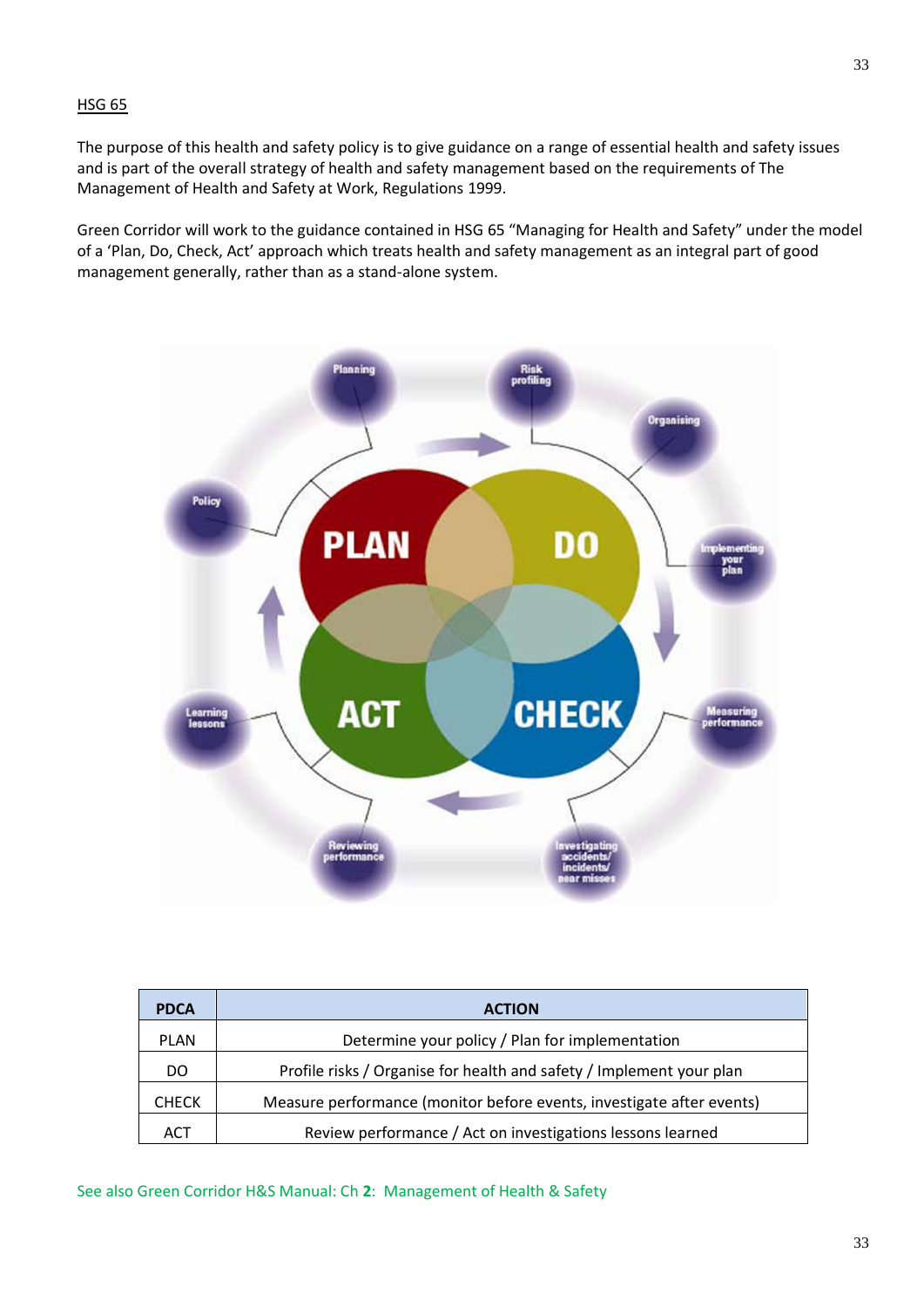# **37. PRE-CONTRACT ARRANGEMENTS**

The Health and Safety at Work Act 1974 Section 4 places duties on "Persons in Control of Premises" to ensure, so far as is reasonably practicable, that the premises, means of access and egress, and any plant or substances in or provided for use there, are safe and without risks to health of persons.

Section 3 of the Health and Safety at Work Act 1974 also places a duty on an employer to conduct his undertaking in such a was as to ensure, so far as is reasonably practicable, that persons not in his employment who may be affected thereby are not exposed to risks to their health and safety.

Clients should co-operate with Green Corridor on matters of health and safety and comply with any pre-contract arrangements.

Prior to accepting work from a client a pre-contract meeting should take place attended by appropriate client managers with a view to planning with safety in mind.

Green Corridor management will visit the site workplace prior to commencement of work.

- Clients will be required to complete a basic hazard checklist to identify general hazards on site. Further (detailed) information should be produced for any significant risk specifically associated with the proposed works.
- The Client shall inform Green Corridor of any specific site procedures and rules.
- The Client shall inform Green Corridor if the overall work project is subject to Construction (Design and Management) Regulations and accordingly pass details of Principal Contractor, Principal Designer and any other relevant information relating to CDM that should be passed to Green Corridor as a "Sub-contractor".
- The Principal Contractor shall pass relevant information to Green Corridor regarding the construction phase health and safety plan and arrangements for providing information for the safety file
- The Client must identify sources of asbestos relevant to the work activity and make this known to Green Corridor.
- The Client should pass full information on all health and safety issues to Green Corridor to enable effective planning of the project.

See also Green Corridor H&S Manual: Ch 3 Risk Assessment: "Client hazard identification checklist"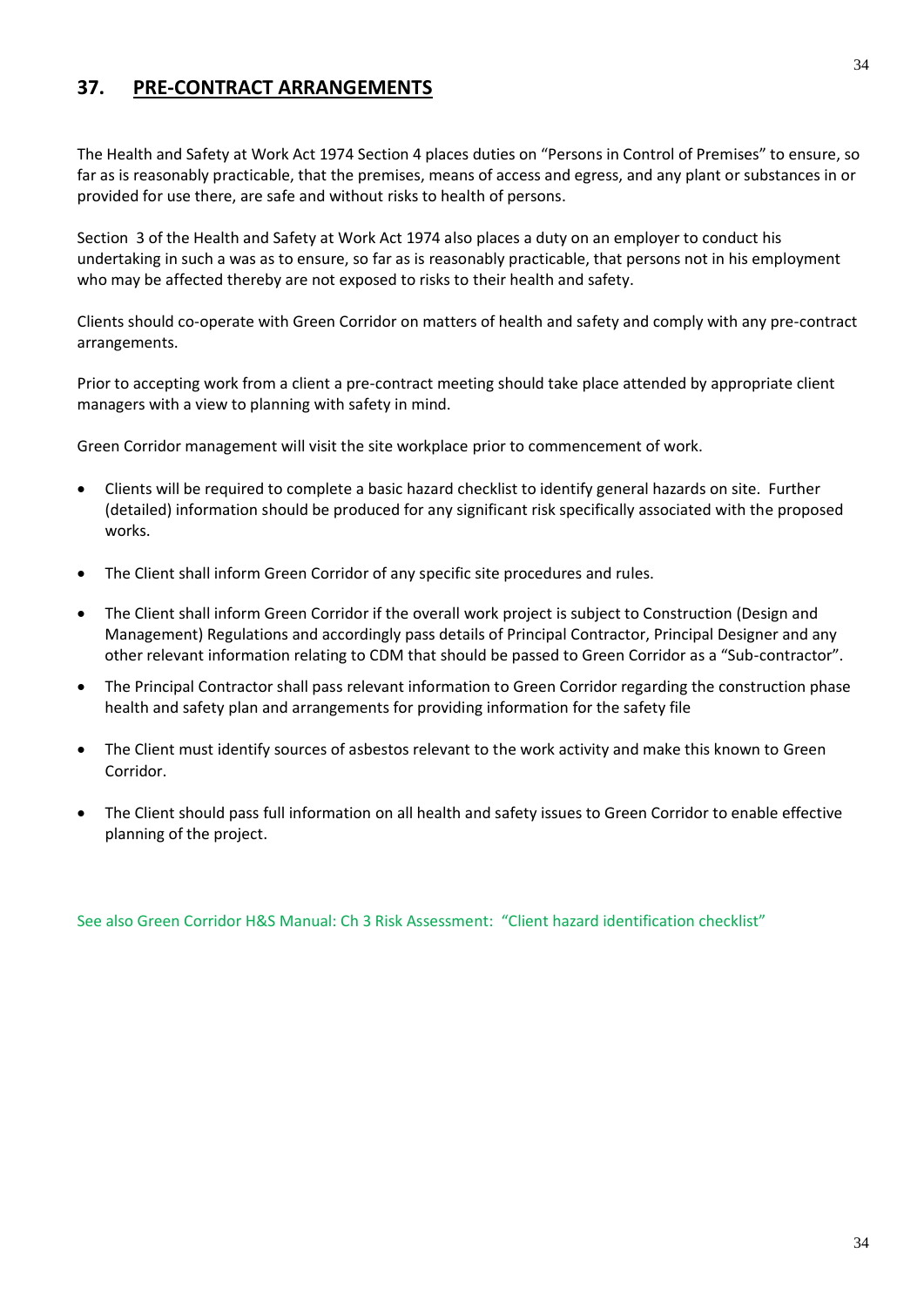# **38. ENVIRONMENTAL POLICY**

It is the policy of Green Corridor to conserve energy and to prevent any harm occurring to the environment as a result of its business activities. To achieve this aim, we are committed to the operation of a environmental management system, compliance with its requirements and continual improvement of its effectiveness.

Green Corridor recognises that the actions of its employees, its use of energy, materials and processes, may potentially be detrimental to the environment. It therefore endeavours to minimise any such effect by implementing the following guidance:

#### **In respect of employees:**

- Provision of suitable training, information and encouragement to employees to develop environmentally responsible behaviour and awareness and an understanding of the environmental impact of their actions and the safe procedures to be followed.
- Communicating this environmental policy and objectives clearly and effectively to all employees as appropriate.

#### **In respect of work processes:**

- Where significant hazards exist, plans are developed and maintained, in conjunction with site managers, occupiers of premises, emergency services and other appropriate authorities, to prevent environmental incidents and to mitigate the impact of any that occur.
- Assessing the implications for the environment of any proposed works.
- Every effort is made to minimise energy and water usage and wastage.
- Minimising the creation of waste, in particular hazardous waste and recycling wherever practicable.
- The disposal of waste and the discharge to sewers is undertaken in a safe manner giving due regard to the Environmental Protection Act and other relevant legislation

#### **In respect of products used:**

Due consideration is given at the design and planning stages of any work to the potential environmental effects of the products used by the company. This consideration includes:

- The requirements of the Control of Substance Hazardous to Health Regulations 2002 (COSHH) and the Classification, Labelling and Packaging of Substances, (CLP) EC Regulations
- The use of environmentally safe materials and consumables.
- The minimisation of emitted noise,(especially in residential/built up areas)
- The replacement of substances harmful to the environment with more ecologically suitable alternatives.
- The use, where possible of materials that are capable of being recycled.
- The maximisation of energy efficiency.
- The use of environmentally aware suppliers.
- The use of renewable and recyclable packaging materials.
- The carbon footprint relating to materials, equipment, plant and work activities.
- The use of energy-efficient transport, ensuring company vehicles are maintained in an efficient manner taking account of exhaust emissions.
- Due consideration will be given to the requirements of The [Waste Electrical and Electronic Equipment](http://www.opsi.gov.uk/si/si2006/20063289.htm#sch2)  [\(WEEE\) Regulations 201](http://www.opsi.gov.uk/si/si2006/20063289.htm#sch2)3 including: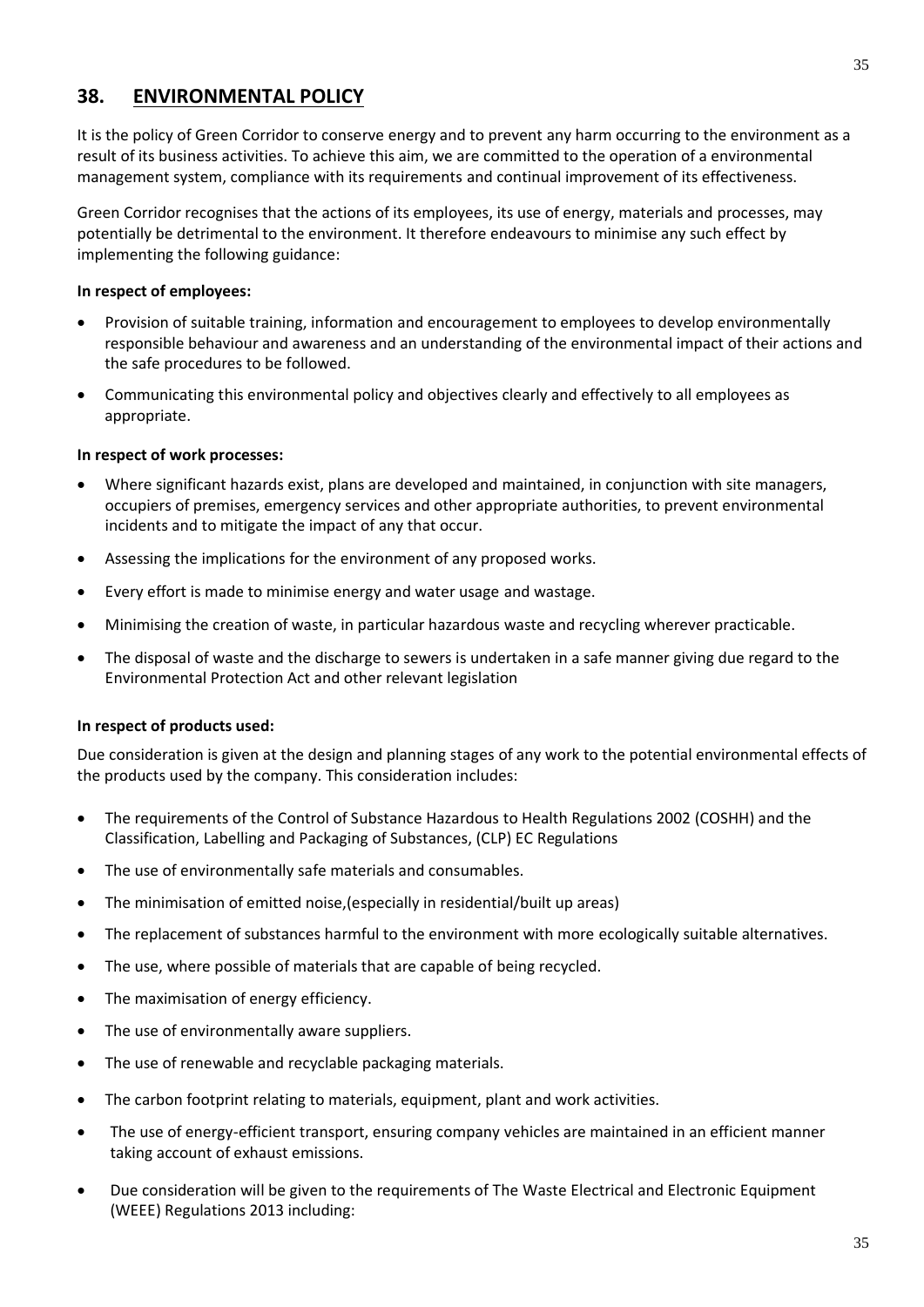- Reducing waste from electrical and electronic equipment
- Encouraging the separate collection of WEEE
- Encouraging the treatment, reuse, recovery, recycling and sound environmental disposal of WEEE

#### **In respect of Disposal and Transportation of Controlled Waste**

- Green Corridor accepts its duty of care under the Environmental Protection Act 1990 and subsequent Regulations for the safe and effective management of waste.
- Recognising the requirement under the Control of Pollution (Amendment) Act 1989, for organisations transporting controlled waste to be a "Registered Waste Carrier".
- Identifying and taking appropriate precautions when working with substances carrying the labels below



Green Corridor will endeavour to follow & implement the guidance on applying the waste hierarchy below.

#### THE WASTE HIERARCHY Maximimum conservation Avoid of resources Reusing materials Reuse 2 recycling & reprocessing Recycle materia Waste to energy recovery prior to disposal energy zero conservation of resources

#### **In respect of wildlife and environment:**

Due consideration is given at the design, planning and operational stages of any work to the potential harm and disturbance to wildlife. This consideration includes:

- Species (animal and plant) protected by the Environmental Protection Act
- Other wildlife
- Reducing disturbance of natural habitat
- Avoiding the contamination of natural habitats
- Green Corridor will utilise advice & guidance from the following sources;

Energy Efficiency Advice Centres [www.savenergy.org.uk](http://www.savenergy.org.uk/)

Environment Agency [www.environment-agency.gov.uk](http://www.environment-agency.gov.uk/)